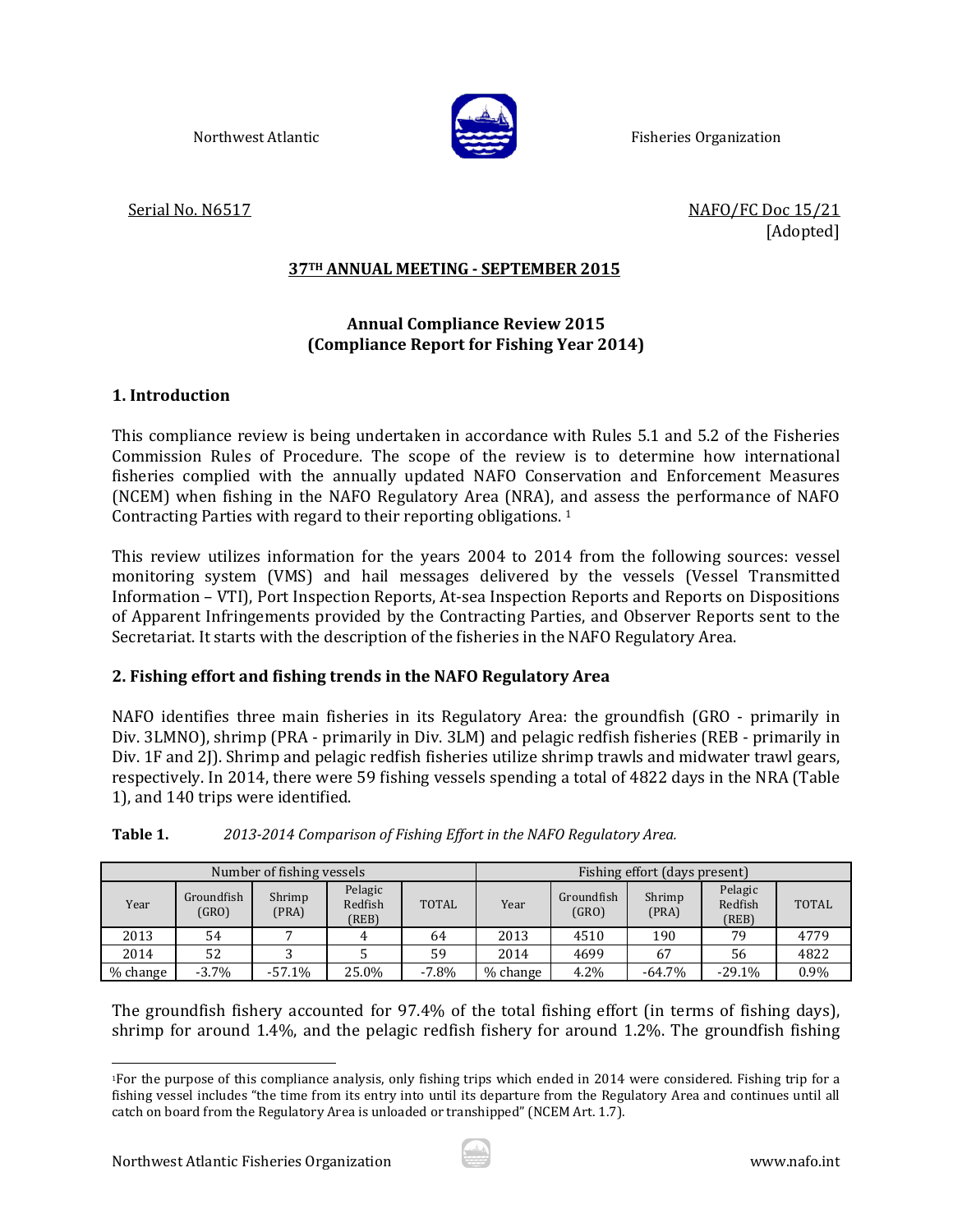effort increased by  $4\%$ , while shrimp and pelagic redfish effort decreased by  $65\%$  and  $29\%$ respectively. The big decrease in the shrimp effort is largely attributed to the 50% of the Total Allowance Catch (TAC) in 2014. In all, a slight increase  $(0.9\%)$  of the total fishing effort was observed (Table 1) compared to 2013.

For the period 2004–2014, the overall fishing activities in the NRA show a declining trend, from 134 active vessels in 2004 to 59 in 2014, representing a 56% decrease. The decline in terms of overall fishing days was a 71% decrease for the same period from 16 480 days in 2004 to 4 822 days in 2014. The average number of days each vessel operates in the NAFO Regulatory Area also declined from 123 days in 2004 to 82 days in 2014.



**Figure 1.** The trend of fishing effort in the NAFO Regulatory Area in the period 2004-2014.

Figure 1 illustrates the changes described above for each of the major fisheries. NAFO fisheries remain dominated by the groundfish category. After five years of steep decline, the groundfish effort has been stable since 2009. Figure 2 illustrates the current effort distribution compared to 2004 and the 2004–2014 average. By 2014, the fishing effort contribution of shrimp fisheries was reduced to 1% largely due to the shrimp fishing moratorium in Division established in 2011 and a reduction of the TAC in 2014.



Figure 2. Fishing effort proportions of the three different fishery types (2004-2014) suggesting a shift in *fisheries over the years).*

# *Effort distribution by depth of groundfish vessels*

The requirement of providing the speed and course information in the Vessel Monitoring System (VMS) reports facilitated the estimation of fishing effort in terms of fishing hours. Speeds between 1 and 5 knots were considered fishing speeds. In Figure 3, the distribution of fishing effort in hours of groundfish vessel is presented. Figure 3 shows that about half of all groundfish effort is at depths 400 meters and below (skates, redfish and cod).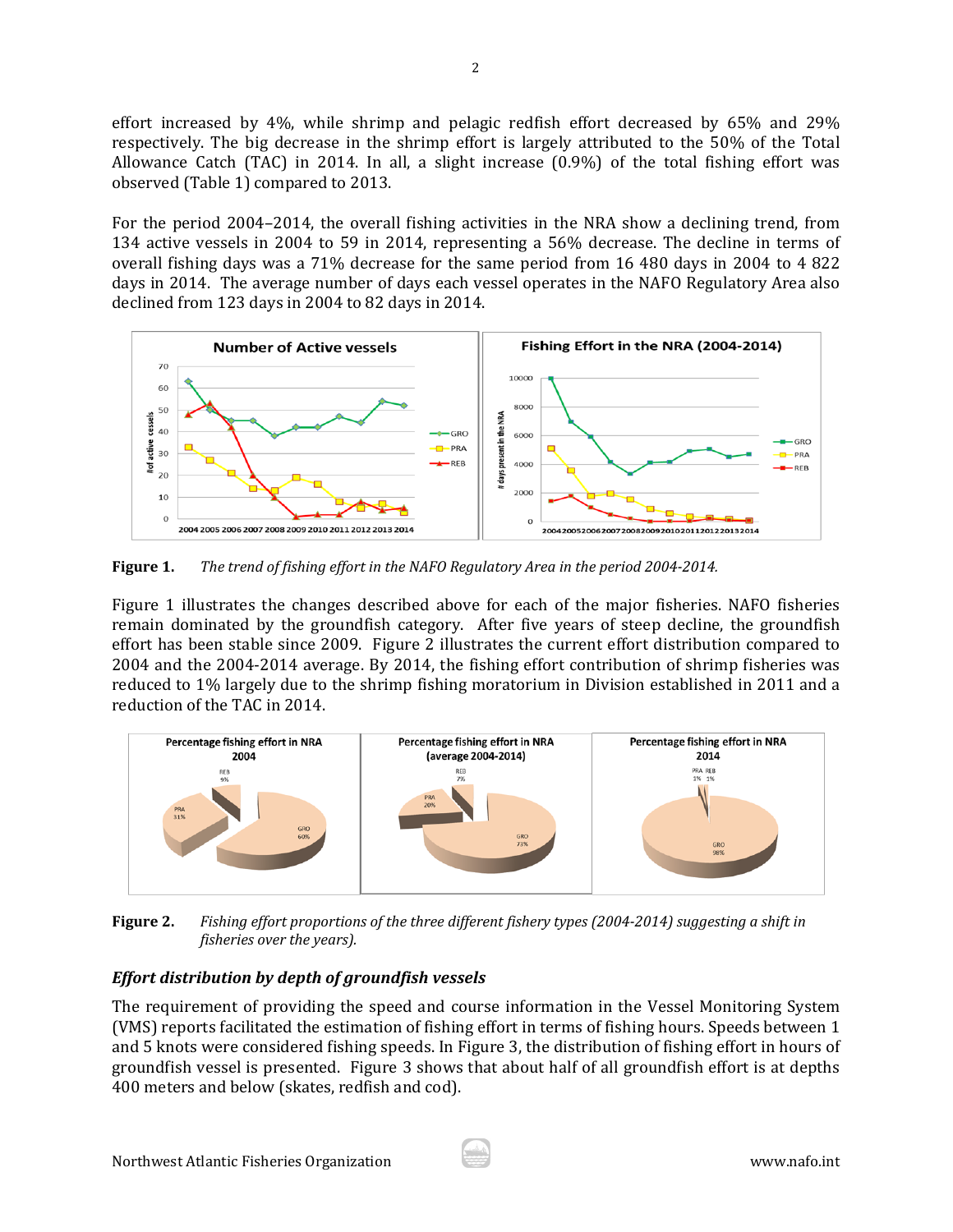



# *Catch Trends*

The 2012 CATs represent the first year of complete and generally correct daily catch reports submitted to the Secretriat. With three years of CAT reports, it is now possible to conduct preliminary analysis for catch trends.

Figure 4 shows the plot of groundfish annual catches in Divisions 3LMNO in the years 2012-2014. Major species that are managed though TAC and two species of grenadiers are included in the plot. The examination of Figure 4 revealed the following characteristics of the groundfish fisheries in the NRA Divisions 3LMNO. 

- Except for the catches of 3LN Redfish in Division 3L, 3LMNO Greenland halibut in Division 3N and 3LNO Skates in Division 30, the 2014 catches of the major stocks in the four Divisions decreased in 2014 compared to 2013.
- Division 3M (Flemish Cap) was the most productive (in terms of fish catch) during the three years compared to other Divisions 3LNO.
- Cod in the Flemish Cap represented the most predominant catch, followed by redfish.
- Redfish was the most predominant catch in Division 30.
- Redfish was a major species caught in all four divisions.
- The fish stocks 3NO Skates and 3LNO Yellowtail were mostly caught in Division 3N.
- A major portion of the 3LMNO GHL catch came from Division 3L.
- More catch of grenadiers occurred in Divisions 3LM than in Divisions 3NO.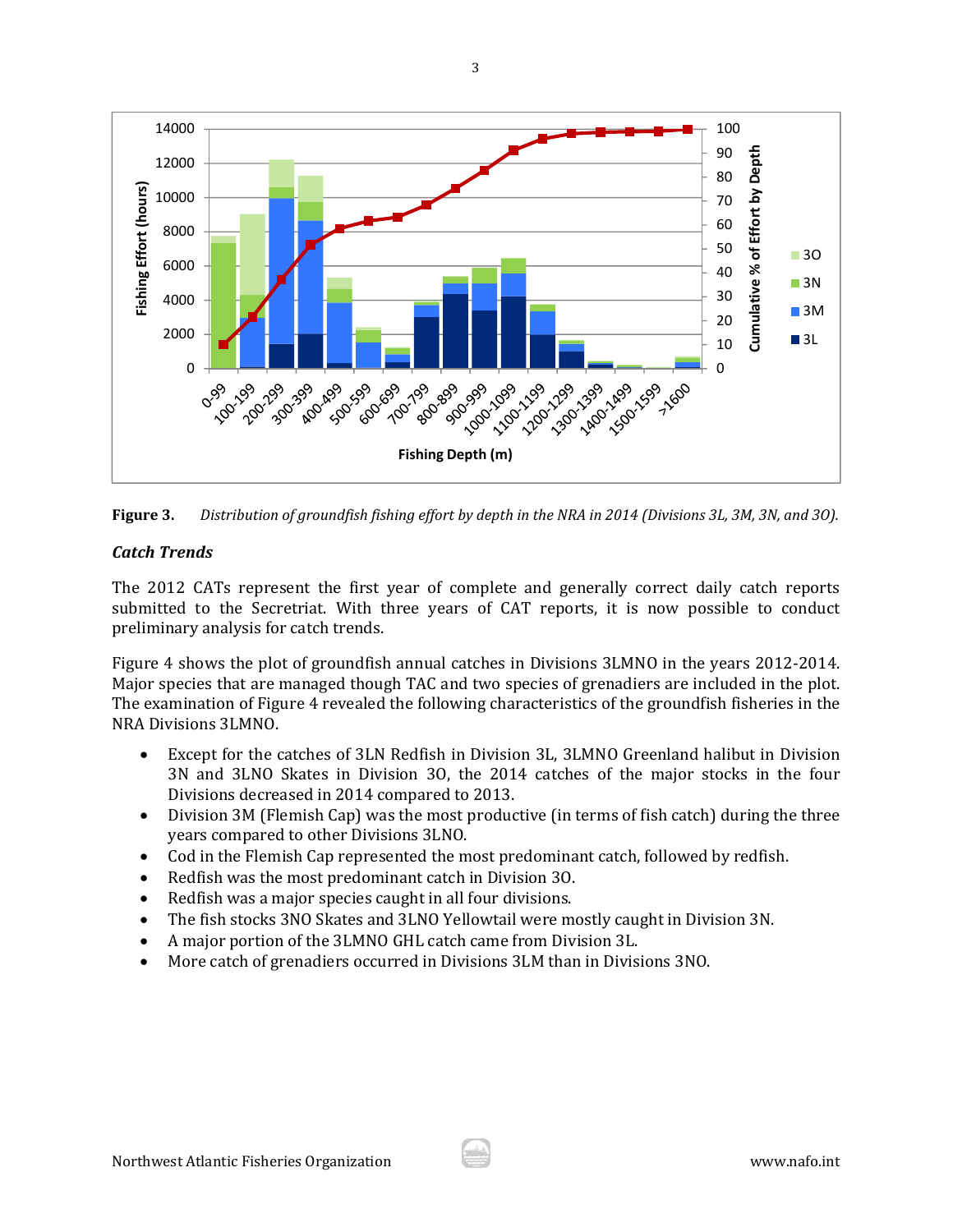Division 3L















**Figure 4.** *Trends in groundfish catches of selected major species in Divisions 3LMNO (2012‐2014)***.**

 $2012$ 

■2013  $2014$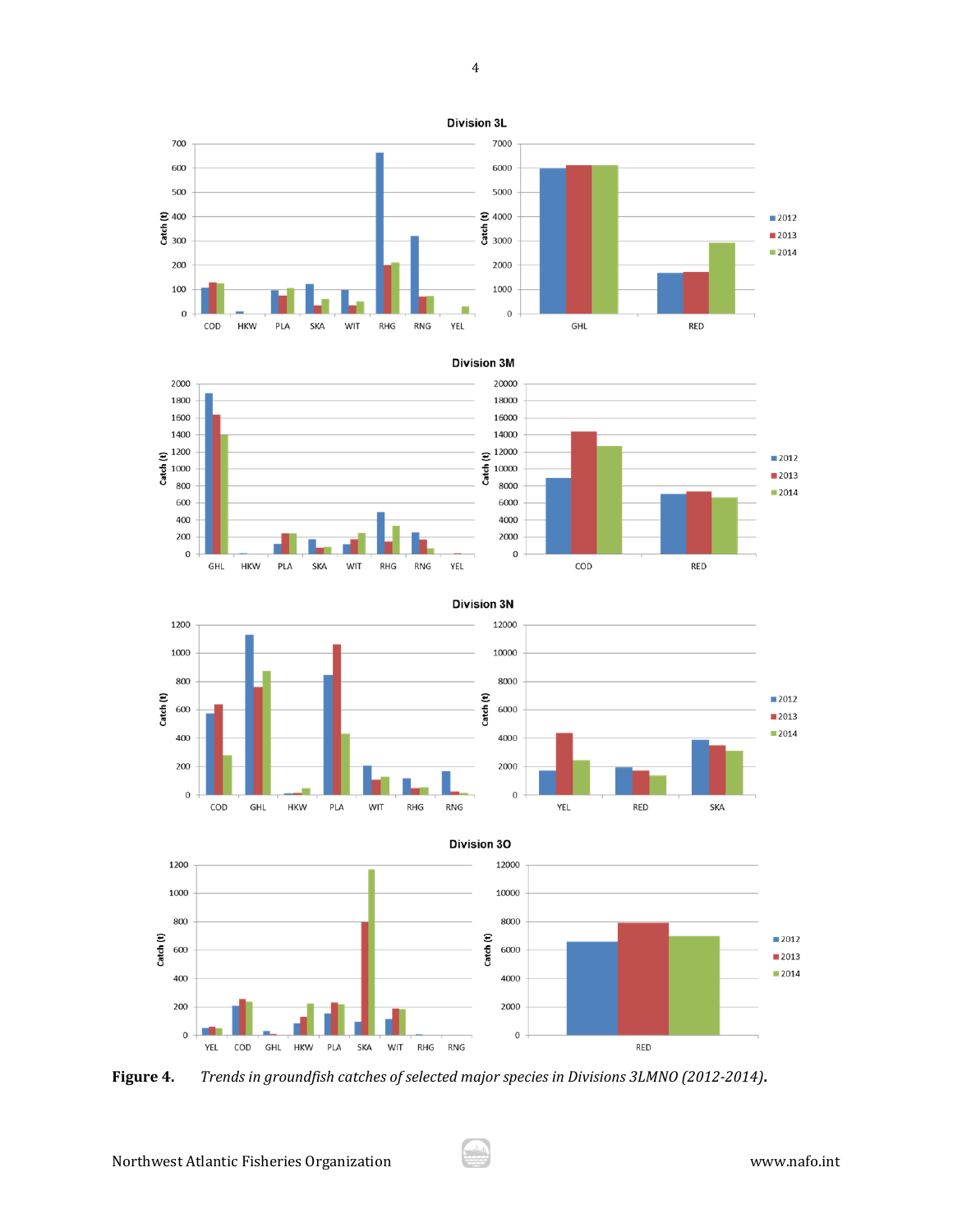### **3. Compliance by Fishing Vessels**

Monitoring, Control and Surveillance (MCS) measures are spelled out in Chapters III-VII of the NCEM. Through the at-sea and port inspections, NAFO monitors, controls and conducts surveillance of the fisheries in the NRA exposing infringements of the NAFO regulations and collecting evidence for the following prosecution within the legal system of each NAFO flag State Contracting Party.

# *Position reporting – Vessel Monitoring System (VMS)*

Vessels in the NRA are required to transmit position reports at one hour intervals. In addition, the course and speed information must be included in the position reports. Examination of the position reports revealed that vessels were compliant to this requirement. The position reports were received by the Secretariat in practically real-time through the Fisheries Monitoring Centres (FMC) of individual flag States. When technical difficulties were encountered by the vessels in complying with the position reporting requirements, the position reports were transmitted electronically by email and promptly entered into the VMS database by the Secretariat. In cases of technical difficulties, VMS reports can be sent at least once every four hours. Generally, the technical issues were resolved at most within a few days through the coordination and communication between the Secretariat and the FMCs. The timeliness of submission of position reports was not an issue since VMS reports were being received by the Secretariat and CPs with inspection presence in real-time through satellite technology.

With an estimated total fishing effort of 4822 vessel-days, the expected number of VMS reports is 115 728. A total of 124 968 VMS position reports within the vessel-days were received in 2014 fishing trips. This amount suggests that some vessels transmitted their positions more frequently than the required hourly interval. Some vessels which were landing or calling on Canadian ports continued to transmit VMS reports. This also contributed to the higher-than-expected number of VMS reports received in the Secretariat. From compliance perspective, this is not an issue.

## *Activity and catch reporting – Vessel Transmitted Information (VTI): Catch‐on‐Entry, Catch‐on‐ Exit, Daily Catches*

Catch quantities on board upon entry to  $(COE)$  and exit from  $(COX)$  the NRA must be reported for each fishing trip. While fishing in the NRA, fishing vessels are required to transmit daily catch reports (CAT) detailing catch quantities by species and division. Catch reports are transmitted through the same technology and communication channel as the transmission of VMS (positions) reports. (See section *Vessel Transmitted Information (VTI) – Catch‐on‐Entry (COE), Catch‐on Exit (COX), Daily catch reports (CAT)* below.) 

Daily catch reports are not limited to species listed in Annex I.A of the NCEM (under TAC or moratorium). Vessels are required to report catches (and discards) at the species level to the extent possible. The catches of regulated and selected non-regulated species are presented in Table 2.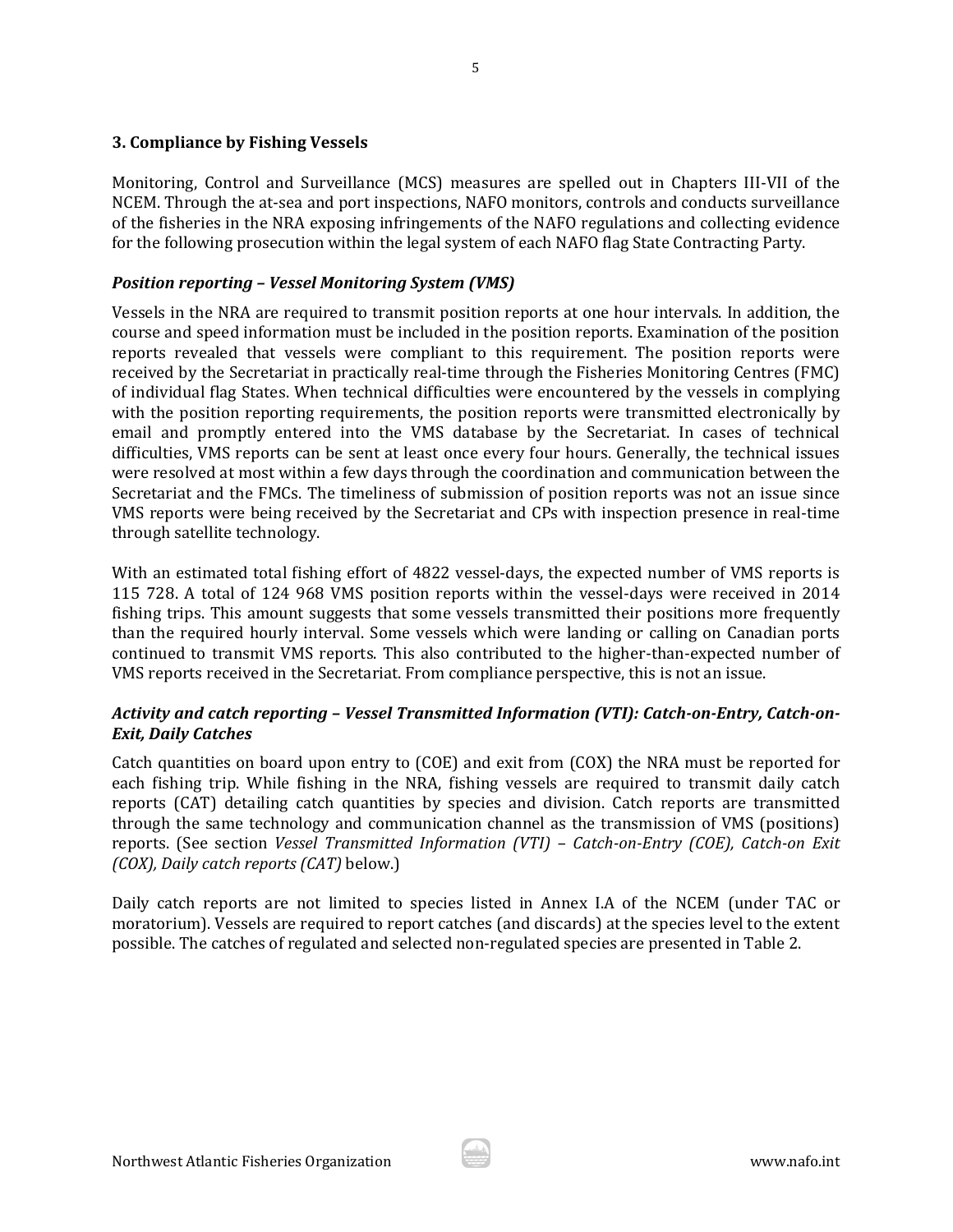| <b>Division</b>                   | 1F    | 3L      | 3M      | 3N     | 30     | 4V <sub>n</sub> | <b>6G</b> | $\overline{\mathbf{r}}$ |
|-----------------------------------|-------|---------|---------|--------|--------|-----------------|-----------|-------------------------|
| Species (3-<br>alpha FAO<br>code) |       |         |         |        |        |                 |           |                         |
| <b>CAP</b>                        |       | 0.0     |         | 0.4    | 0.3    |                 |           |                         |
| <b>COD</b>                        |       | 124.4   | 12719.9 | 280.9  | 235.3  | 0.0             |           |                         |
| <b>GHL</b>                        |       | 6130.8  | 1395.3  | 874.7  | 0.3    |                 |           |                         |
| <b>HKW</b>                        |       | 0.3     | 3.8     | 46.7   | 222.4  |                 |           |                         |
| <b>PLA</b>                        |       | 106.9   | 245.7   | 431.1  | 220.6  | 0.0             |           |                         |
| <b>PRA</b>                        |       | 475.9   |         |        |        |                 |           | 19.0                    |
| <b>REB</b>                        | 686.1 |         | 1.2     |        |        |                 |           |                         |
| <b>RED</b>                        |       | 2929.5  | 6670.5  | 1361.6 | 7021.3 | 2.8             |           |                         |
| <b>SKA</b>                        |       | 60.5    | 85.5    | 3128.9 | 1168.9 | 0.7             |           |                         |
| <b>WIT</b>                        |       | 49.3    | 248.5   | 131.9  | 184.9  |                 |           |                         |
| <b>YEL</b>                        |       | 29.3    | 0.3     | 2458.7 | 47.9   |                 |           |                         |
| <b>ALF</b>                        |       |         |         |        |        |                 | 90.0      |                         |
| <b>ANG</b>                        |       |         | 0.2     | 34.1   | 170.8  |                 |           |                         |
| <b>CAT</b>                        |       | 26.8    | 20.1    | 10.2   | 1.5    |                 |           |                         |
| <b>HAD</b>                        |       | 0.1     | 156.9   | 20.2   | 190.8  |                 |           |                         |
| <b>HAL</b>                        |       | 58.4    | 80.4    | 288.1  | 120.9  |                 |           |                         |
| <b>RHG</b>                        |       | 211.0   | 336.7   | 53.4   | 0.6    |                 |           |                         |
| <b>RNG</b>                        |       | 73.6    | 66.2    | 14.6   |        |                 |           |                         |
| <b>Grand Total</b>                | 686.1 | 10276.7 | 22031.1 | 9135.6 | 9586.6 | 3.6             | 90.0      | 19.0                    |

**Table 2.** *Total reported catches (in tons) of regulated and selected non‐regulated species in 2014 (Source: CAT reports).* 

### *Vessel activity after 3M redfish 100%‐TAC‐uptake notification*

The stock 3M Redfish is the only regulated stock which Total Allowable Catch (TAC) is considerably less than the sum of the quotas. The Secretariat monitors the TAC uptake through the daily catch reports (CATs) it receives from the fishing vessels. When the TAC is reached, Contracting Parties are notified required to instruct their vessels to cease directed fishery on the stock.

According to Footnote 8 of the Quota Table (Annex I.A of the 2014 NCEM), not more than 50% of the TAC may be fished before  $1^{st}$  July. On  $13^{th}$  March 2014, a 50%-TAC uptake notification was circulated by the Secretariat, on which time the fishery would be suspended until 30<sup>th</sup> June. Figure 5 shows the total daily catches and the percentage cumulative catch derived from CAT reports. On 8<sup>th</sup> July 2014, a 100% TAC uptake notification (6500 t) was sent effective 10<sup>th</sup> July. By the closure date, the TAC was exceeded by 4%.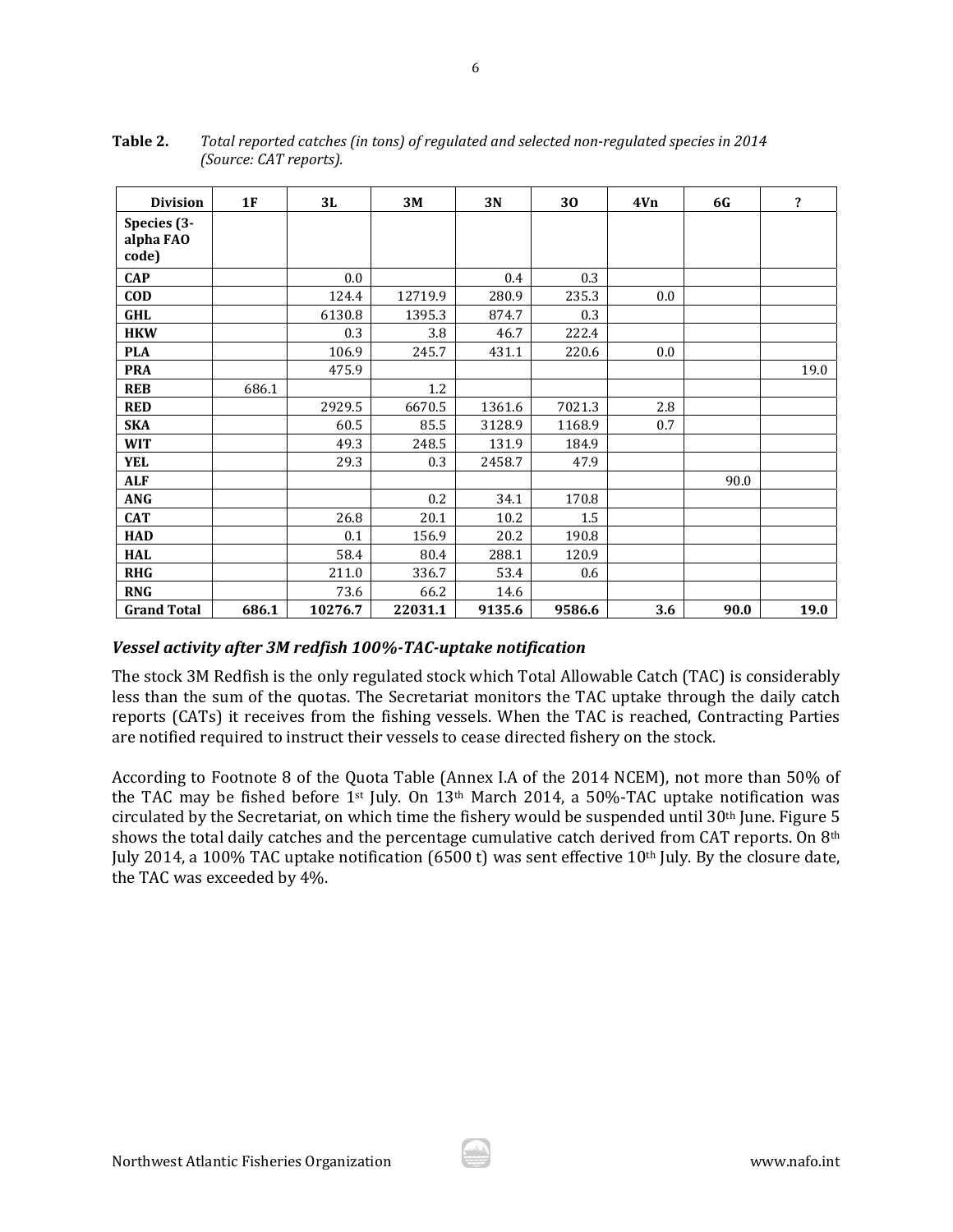

**Figure 5.** *Daily 3M redfish catches of all vessels in 2014.*

# *Shrimp vessels*

Shrimp in Division 3M has been under moratorium since 2011. Examination of the VMS and VTI reports revealed that the moratorium is being respected. All fishing were confined in Division 3L. According to NCEM Art. 9.7, no vessel shall fish at the depth less than 200 meters. Figure 6 confirms that shrimp vessels complied with this regulation. Majority of shrimp fishing took place at depths 300‐400m. 



**Figure 6.** *Distribution of shrimp fishing effort by depth in the NRA in 2014.* 

# *Closed areas and Exploratory Fisheries*

Since 2007, in total 19 areas in NAFO have been closed to bottom fishing including 12 significant coral and sponge areas, one coral protection zone and six seamounts. The conservation and enforcement measures concerning the protection of the VMEs are stipulated in Chapter II of the NCEM. 

An examination of the VMS position reports revealed that the closed areas were respected (Fig. 7). Fishing activities were confined within the footprint, except for one vessel which fished in Division 6G (in the environs of the closed Corner Seamounts) for 13 days in February 2014 (Fig. 7.D). According to the observer report of this fishing trip in Division  $6G$ , the fishing gear that was used was a mid-water trawl (OTM). The main species caught was splendid alfonsinos. With the use of

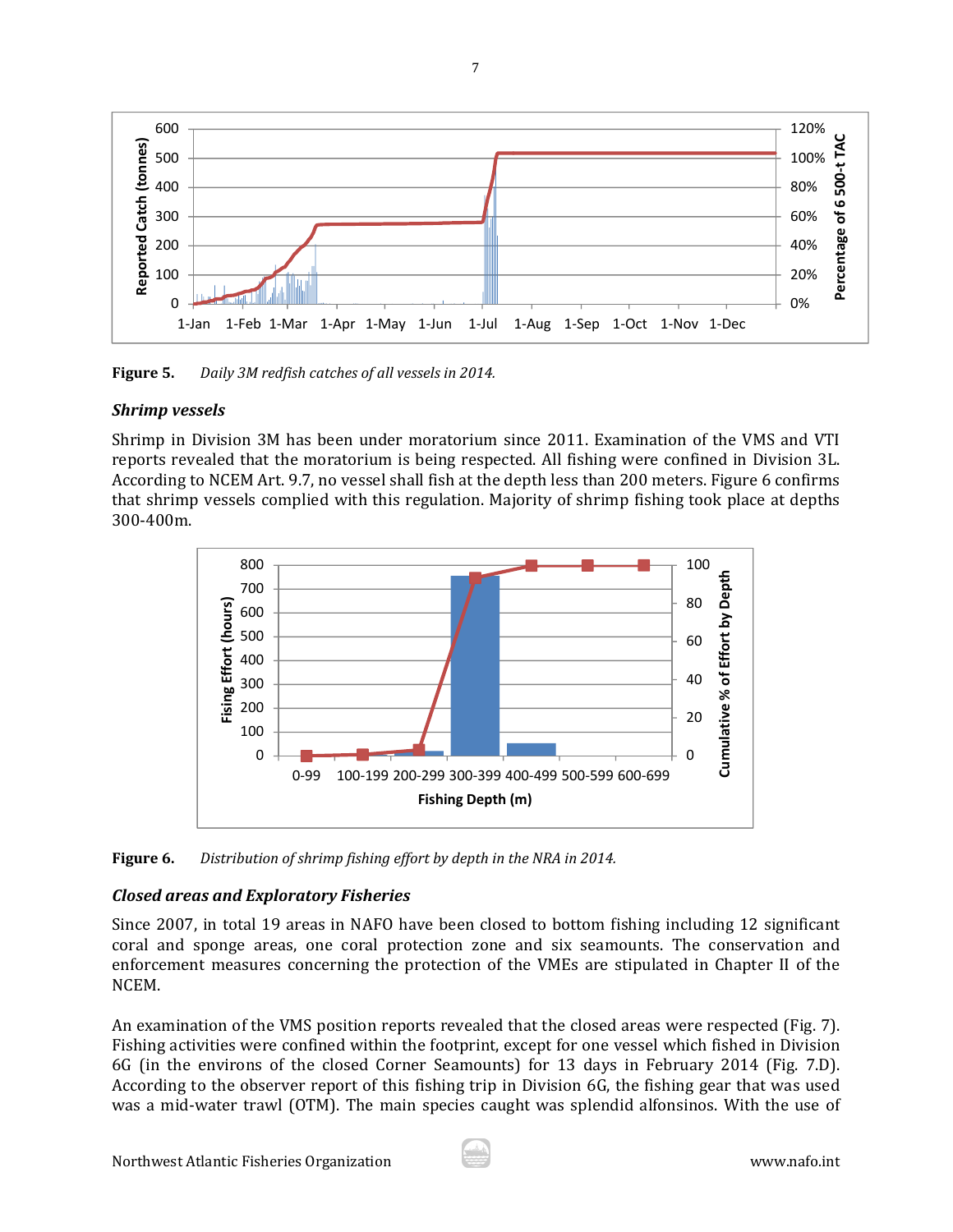non-bottom fishing gear, NCEM Chapter II provisions (more specifically relating to Exploratory Fisheries) would not apply. Possible management measures concerning fishing stocks associated with seamounts are currently under discussions at the Joint FC-SC Working Group on Ecosystem Approach Framework to Fisheries Management.



Figure 7. VMS position plots of all vessels at speed 0.5 -5.0 knots in the NRA in 2014 in relation to the VME *closed areas and Corner Seamount. A: Flemish Cap, B: Flemish Pass, C: Division 3O Coral Zone, D: Corner Seamount*

### *Catch reporting on sharks*

Fishing for the purpose of collecting shark fins is prohibited under NCEM Art. 12. Sharks species taken in NAFO fisheries are not associated with shark fining practices, and there has never been an incident of shark fining observed in the NRA. It has been noted that there has been a lack of speciesspecific reporting of shark catches in the NRA. In this regard, it became a requirement in 2012 to report, the extent possible, all shark catches at the species level (NCEM Art. 28.2.g).

All 2014 CAT reports were examined. Not all sharks catches were reported to the species levels. About half of all shark catches were reported as dogfishes (Table 4). It is not known how many species of shark were lumped into DGX.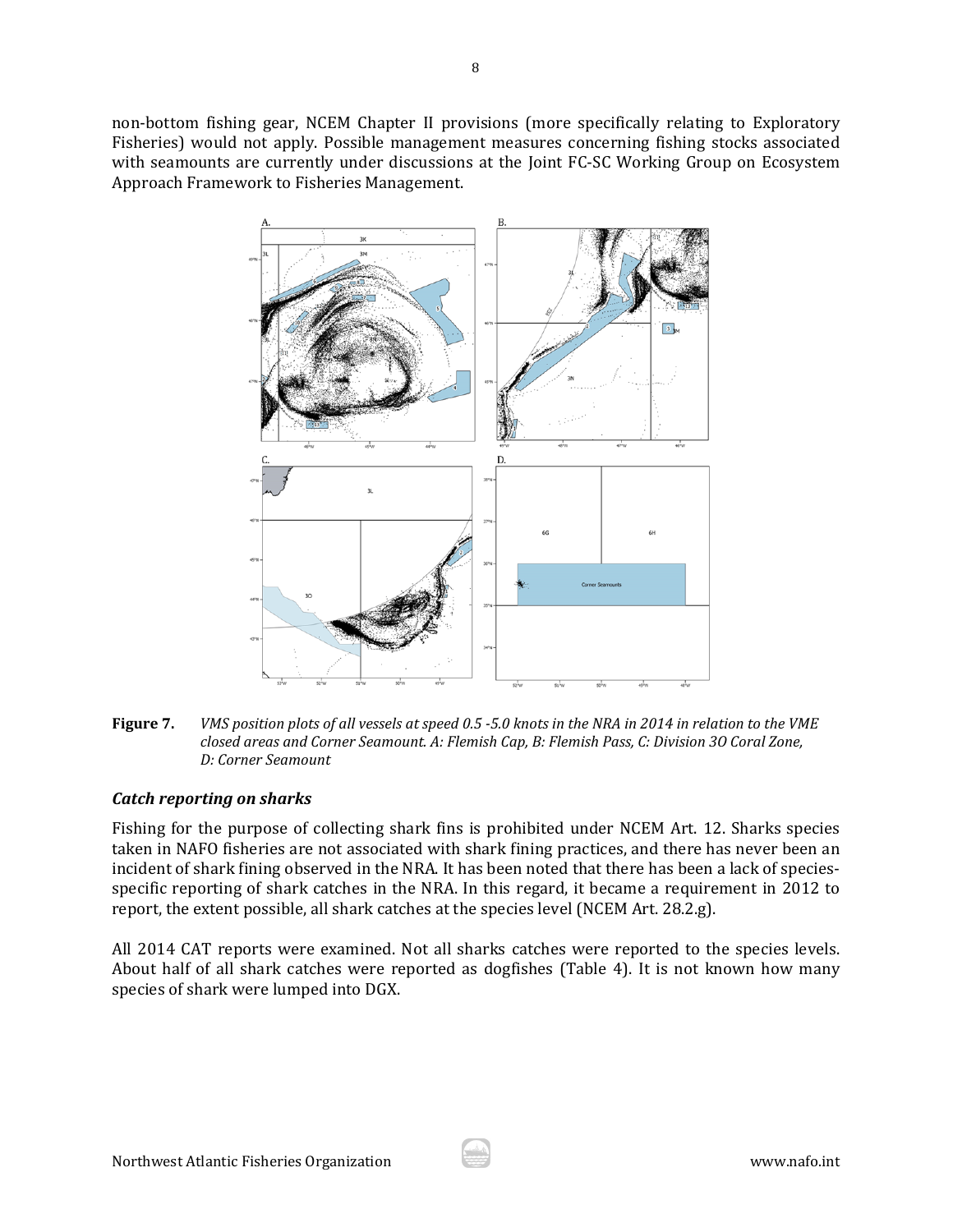| FAO 3- Alpha Code | <b>English Name</b>  | Reported catches in 2014 (t) | Percentage |
|-------------------|----------------------|------------------------------|------------|
| BSH               | Great Blue Shark     | 0.6                          | 0.94%      |
| <b>BSK</b>        | <b>Basking Shark</b> | 5.0                          | 7.99%      |
| <b>DGX</b>        | Dogfishes (NS)       | 28.4                         | 45.28%     |
| <b>GSK</b>        | Greenland Shark      | 21.6                         | 34.45%     |
| POR               | Porbeagle            | 7.0                          | 11.18%     |
| <b>SHX</b>        | Large Sharks (NS)    | $\rm 0.1$                    | 0.16%      |

**Table 4.** *Amount of shark catches (in tons) as reported in CATs.*

### *At‐sea inspections*

The NAFO Joint Inspection and Surveillance Scheme is implemented to ensure management and enforcement measures are complied with by fishing vessels fishing in the NRA. Inspectors are appointed by Contracting Parties and assigned to fishery patrol vessels tasked to carry out NAFO inspection duties at sea (Chapter VI of NCEM).

The total number of at-sea inspections dropped from  $169$  in  $2013$  to  $135$  in 2014. With the slight increase of total fishing effort  $(1\%,$  from 4779 days in 2013 to 4822 days in 2014), the inspection rate (number of inspections/fishing effort) decreased from 3.5% to 2.8% (Fig.8).



Figure 8. Number of At-Sea Inspections and Inspection rates (number of at-sea inspection/vessel-days) in the *NAFO Regulatory Area by fishery type.*

### *Port inspections*

Prior to 2009, port State Contracting Parties were required to conduct port inspections on *all* vessels landing or transhipping fish species from the NRA, i.e. 100% coverage. Since the adoption of the Port State Control measures in 2009, the 100% coverage has been maintained for vessels landing NAFO species under recovery plans, in particular Greenland halibut. When landing catch species not under recovery plans, port inspections are not required if the vessel flag State Contracting Party and the port State Contracting Party are the same; if the flag State and the port State are different, the latter is required to conduct port inspections only 15  $\%$  of the total fish landing port of call in a year.

In 2014, 98 port inspection reports were received by the Secretariat, 97 of which were associated with groundfish and one with shrimp landings. Some port States submitted port inspection reports on their own vessels making the coverage considerably more than  $15\%$  (see Section 4).

9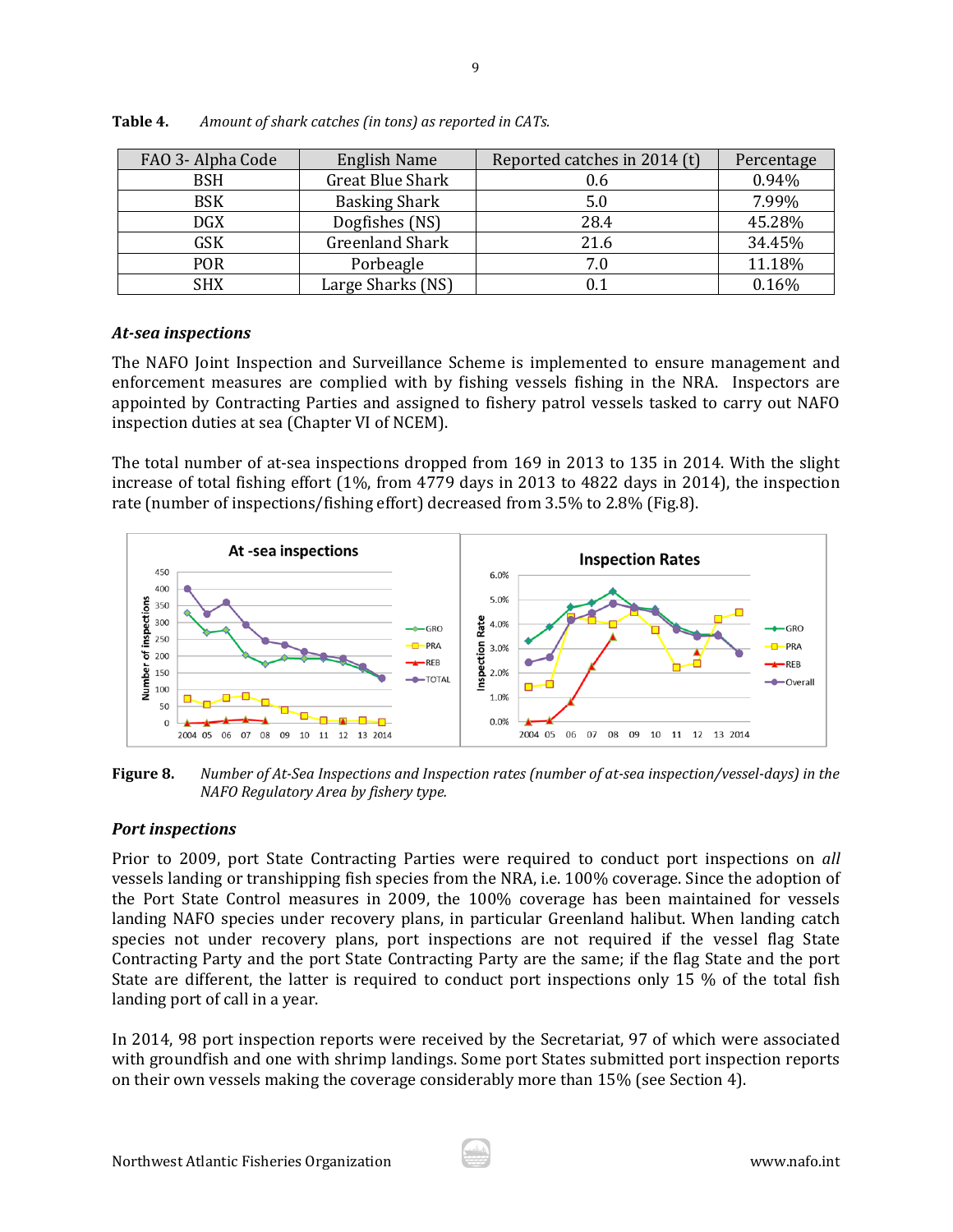### *Apparent infringements*

Each citation issued by at-sea or port inspectors can list one or more apparent infringements (AI). NCEM Art. 38 lists fifteen kinds Apparent Infringements (AI's) considered serious. In 2014, eleven vessels were issued with apparent infringement/s either at sea or at port. There were twenty one AIs issued. The nature of the AIs ranges from expired capacity plans (considered non-serious) to mis-recording of catches (considered serious). Inspectors determine during the time of inspection whether the AI is considered non-serious or serious. Table 5 give details of the AIs issued at-sea and at ports in 2014 (See Section 5 for follow-up actions and disposition of the AI cases).

In Figure 9, the composite list of AIs and the frequency of the cases since 2004 are shown. The black and the blue dots represent AIs issued by at-sea inspectors and port authorities, respectively. Product mis-labelling, expired vessel capacity plans, and mis-recording of catches are the most frequent AI.

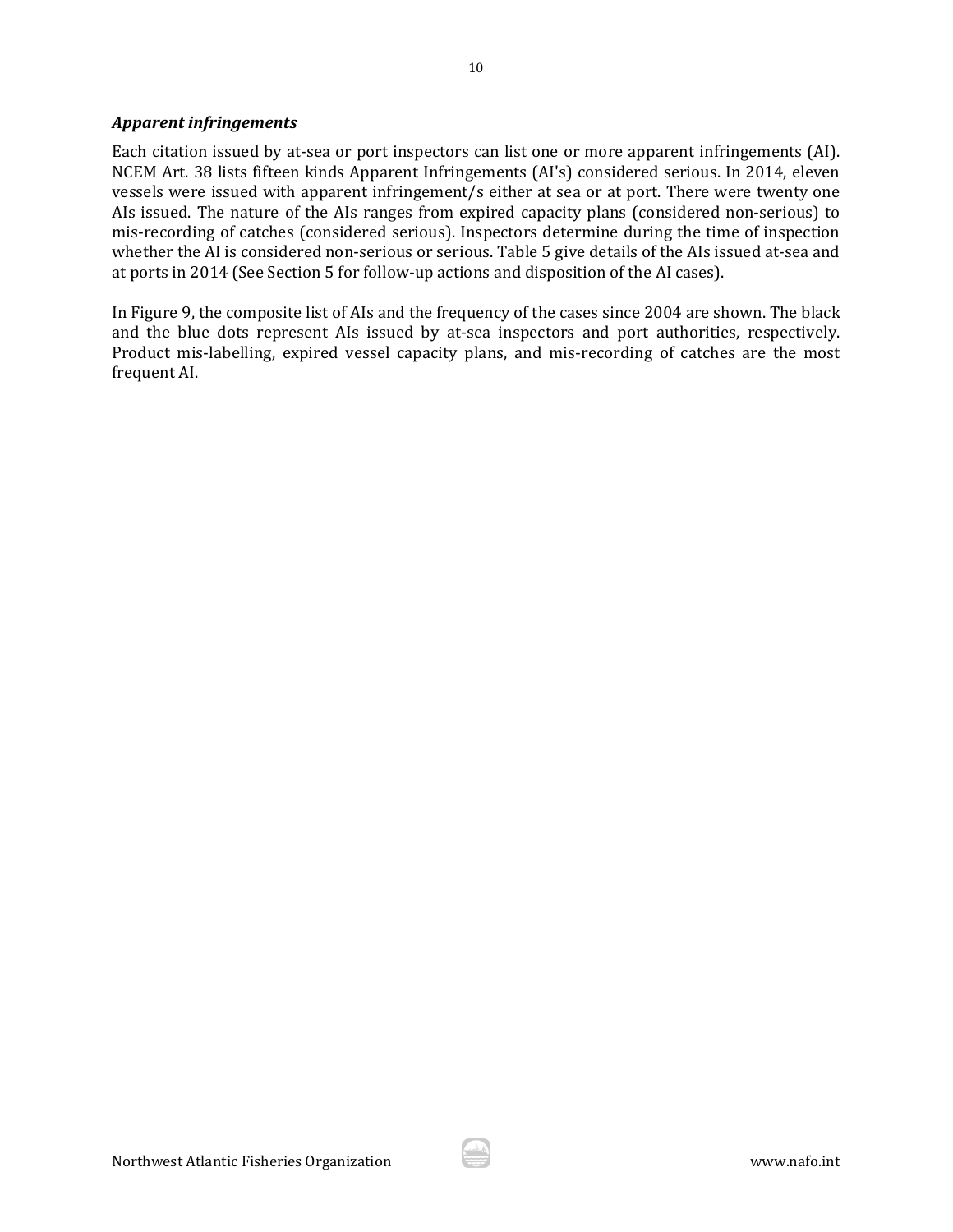|                | Als detected at sea |                                              |             |                                           |               |                                                                                      |                                                                                                                         |                                             |                                                                                                                                                    |                                                    |
|----------------|---------------------|----------------------------------------------|-------------|-------------------------------------------|---------------|--------------------------------------------------------------------------------------|-------------------------------------------------------------------------------------------------------------------------|---------------------------------------------|----------------------------------------------------------------------------------------------------------------------------------------------------|----------------------------------------------------|
| AI             | Vessel<br>Code      | Directed<br>Species<br>(according<br>to CAT) | Insp.<br>CP | Division in<br>NRA or<br>Port<br>Location | Insp.<br>Date | Apparent Infringement                                                                | Serious AI?<br>According to<br>Inspectors                                                                               | Article<br>(2014)<br>NCEM)                  | Disposition/Followup/update<br>as of Apr 2014                                                                                                      | Reference of<br>Disposition                        |
| 1              | 4                   | COD, RED                                     | CAN         | 3M                                        | 13-Apr        | Failed to maintain accurate<br>logbook catch                                         | Infringement confirmed at<br>landing inspection (Aveiro 14-<br>N <sub>o</sub><br>Art. 28.2 b)<br>21 Apr). Case pending. |                                             | 2014 EU Report on<br>Sea Inspections and on<br>follow-up to<br>Infringements.                                                                      |                                                    |
| $\overline{c}$ | $\overline{4}$      | COD, RED                                     | CAN         | 3M                                        | 13-Apr        | Failed to report catches<br>accurately in CAT                                        | N <sub>o</sub>                                                                                                          | Art. 28.6 c)                                |                                                                                                                                                    | $\mathbf{u}$                                       |
| 3              | 3                   | COD, GHL,<br><b>RED</b>                      | CAN         | 3L                                        | $19-Apr$      | Small mesh size and<br>illegal attachment to gear                                    | Yes                                                                                                                     | Art. 13.2<br>and 13.6                       | Not verified in Port Inspection<br>in Aviero completed<br>01/08/14. Case Closed.                                                                   | $\mathbf{H}$                                       |
| 4              | $\overline{c}$      | GHL                                          | CAN         | 3L                                        | 03-May        | Mis-recording of catch in<br>the fishing logbook                                     | Yes                                                                                                                     | Art. 28.2 a)<br>b)                          | Art. 28.2 (a)(b) verified in EU<br>port inspection (Vigo<br>12/05/14). Case pending.                                                               |                                                    |
| 5              | $\overline{2}$      | GHL                                          | CAN         | 3L                                        | 03-May        | Failure to maintain a<br>stowage plan.                                               | No                                                                                                                      | Art. 28.5                                   | Not verified in port<br>inspection(Vigo, 12/05/14)                                                                                                 |                                                    |
| 6              | 1                   | <b>PRA</b>                                   | CAN         | 3L                                        | 18-Aug        | Failure to maintain a<br>stowage plan.                                               | N <sub>o</sub>                                                                                                          | Art 28.5                                    | The Faroese Fisheries<br>Inspection decided to issue a<br>warning with a notification<br>that infringements of the<br>NCEM should not be repeated. | <b>Faroese Disposition</b><br>Report - 5 Sep 2014  |
| 7              | 1                   | PRA                                          | CAN         | 3L                                        | 18-Aug        | No Observer on board<br>while committing AI<br>(Failure to maintain<br>stowage plan) | Yes                                                                                                                     | Art. 38.1 m                                 |                                                                                                                                                    | $\mathbf{u}$                                       |
| 8              | 1                   | PRA                                          | EU          | 3L                                        | $12-Sep$      | Out-of-date capacity plans                                                           | N <sub>o</sub>                                                                                                          | Art 25.8 h)                                 | The Faroese Fisheries<br>Inspection decided to issue a<br>warning.                                                                                 | <b>Faroese Disposition</b><br>Report - 31 Oct 2014 |
| 9              | $\mathbf{1}$        | PRA                                          | ${\rm EU}$  | 3L                                        | $12-Sep$      | <b>Product Labelling</b>                                                             | No<br>Art. 27                                                                                                           |                                             |                                                                                                                                                    | $\mathbf{u}$                                       |
| 10             | 1                   | PRA                                          | EU          | 3L                                        | $12-Sep$      | <b>Failure to transmit COE</b><br>and COX.                                           | Yes                                                                                                                     | Art. 28.6.a-<br>b and Art<br>$38 - 1$ . $k$ | Circumstances were<br>comparable with a force<br>majeure situation. The<br>Faroese Fisheries Inspection<br>decided to issue a warning.             | $\pmb{\mathsf{H}}$                                 |

#### **Table5.** *Details of Apparent Infringements (AI) detected in 2014 by at‐sea inspectors and port authorities.*

11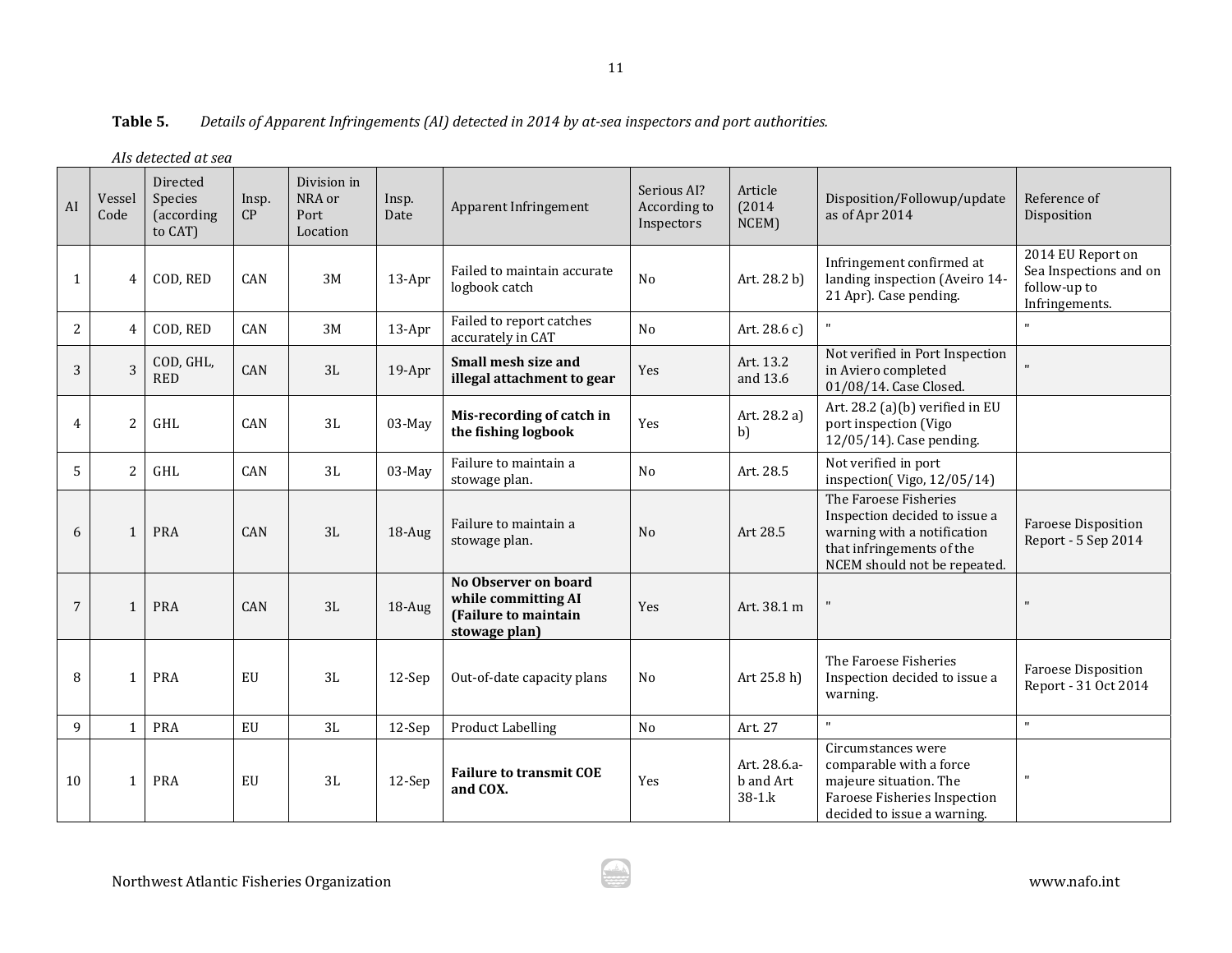### *AIs detected at ports*

| AI | Vessel<br>Code | Directed<br><b>Species</b><br>(according<br>to CAT) | Insp.<br>CP | Division in<br>NRA or<br>Port<br>Location | Date of<br>insp. | Apparent Infringement<br>(Section E.1.B.c)                                                                 | Serious AI?<br>As<br>considered<br>by Inspectors | Article<br>(2014)<br>NCEM) | Disposition/Followup/update<br>as of May2014, as reported by<br>flag State Contracting Party | Reference of<br>Disposition                        |
|----|----------------|-----------------------------------------------------|-------------|-------------------------------------------|------------------|------------------------------------------------------------------------------------------------------------|--------------------------------------------------|----------------------------|----------------------------------------------------------------------------------------------|----------------------------------------------------|
| 11 | 6              | SKA, GHL                                            | EU          | Vigo                                      | 04-Feb           | Mis-recording of catch<br><b>HKW</b> and <b>HAD</b>                                                        | Yes                                              | Art. 38.1.i                | -to be clarified-                                                                            |                                                    |
| 12 | 11             | GHL, SKA                                            | EU          | Vigo                                      | 21-Mar           | $>5\%$ of YEL                                                                                              | No                                               | Art. 6.3.d                 | -to be clarified-                                                                            |                                                    |
| 13 | 10             | COD, GHL,<br><b>RED</b>                             | CAN         | Argentia                                  | $05$ -May        | Exceeding by-catch COD 3N                                                                                  | No                                               | Art. 6.3.b                 | Fined 101 000 Russian rubles.                                                                | <b>Russian Disposition</b><br>Report - 18 Dec 2014 |
| 14 | 10             | COD, GHL,<br><b>RED</b>                             | CAN         | Argentia                                  | $05$ -May        | Failure to leave the division                                                                              | N <sub>0</sub>                                   | Art. 6.6.ii                | Fined 101 000 Russian rubles.                                                                | <b>Russian Disposition</b><br>Report - 18 Dec 2014 |
| 15 | $\overline{4}$ | COD, RED                                            | EU          | Aveiro                                    | $21$ -May        | <b>Mis-recording of catches</b>                                                                            | <b>Yes</b>                                       | Art. 38.1                  | -to be clarified-                                                                            |                                                    |
| 16 | 9              | GHL, RED                                            | EU          | Vigo                                      | $16$ -Jun        | Incorrect labelling, 3-alpha<br>code of the species missing                                                | N <sub>o</sub>                                   | Art. 27.1.b                | -to be clarified-                                                                            |                                                    |
| 17 | 5              | GHL, SKA                                            | EU          | Vigo                                      | $11$ -Jul        | Labelling not correct<br>regarding the Division of<br>fishing and the 3-Alpha code<br>for Atlantic Halibut | N <sub>o</sub>                                   | Art. 27                    | -to be clarified-                                                                            |                                                    |
| 18 | $\overline{7}$ | GHL, PRA,<br>COD, RED                               | EU          | Vigo                                      | $29$ -Jul        | <b>Mis-recording of catches</b>                                                                            | Yes                                              | Art. 38.1.i                | -to be clarified-                                                                            |                                                    |
| 19 | 7              | GHL, PRA,<br>COD, RED                               | EU          | Vigo                                      | $29$ -Jul        | Tampering with evidence.                                                                                   | Yes                                              | Art. 38.1.n                | -to be clarified-                                                                            |                                                    |
| 20 | 6              | <b>SKA</b>                                          | EU          | Vigo                                      | $06$ -Aug        | <b>Mis-recording of several</b><br>species (COD, HAD, SKA,<br>HAL, WIT, ANG)                               | Yes                                              | Art. 38.1.i<br>and 6.3 d   | -to be clarified-                                                                            |                                                    |
| 21 | 8              | COD, GHL,<br><b>RED</b>                             | EU          | Vigo                                      | 03-Dec           | Failure to record one of the<br>production types of HAL in<br>logbook.                                     | No                                               | Art. 28.3.b                | -to be clarified-                                                                            |                                                    |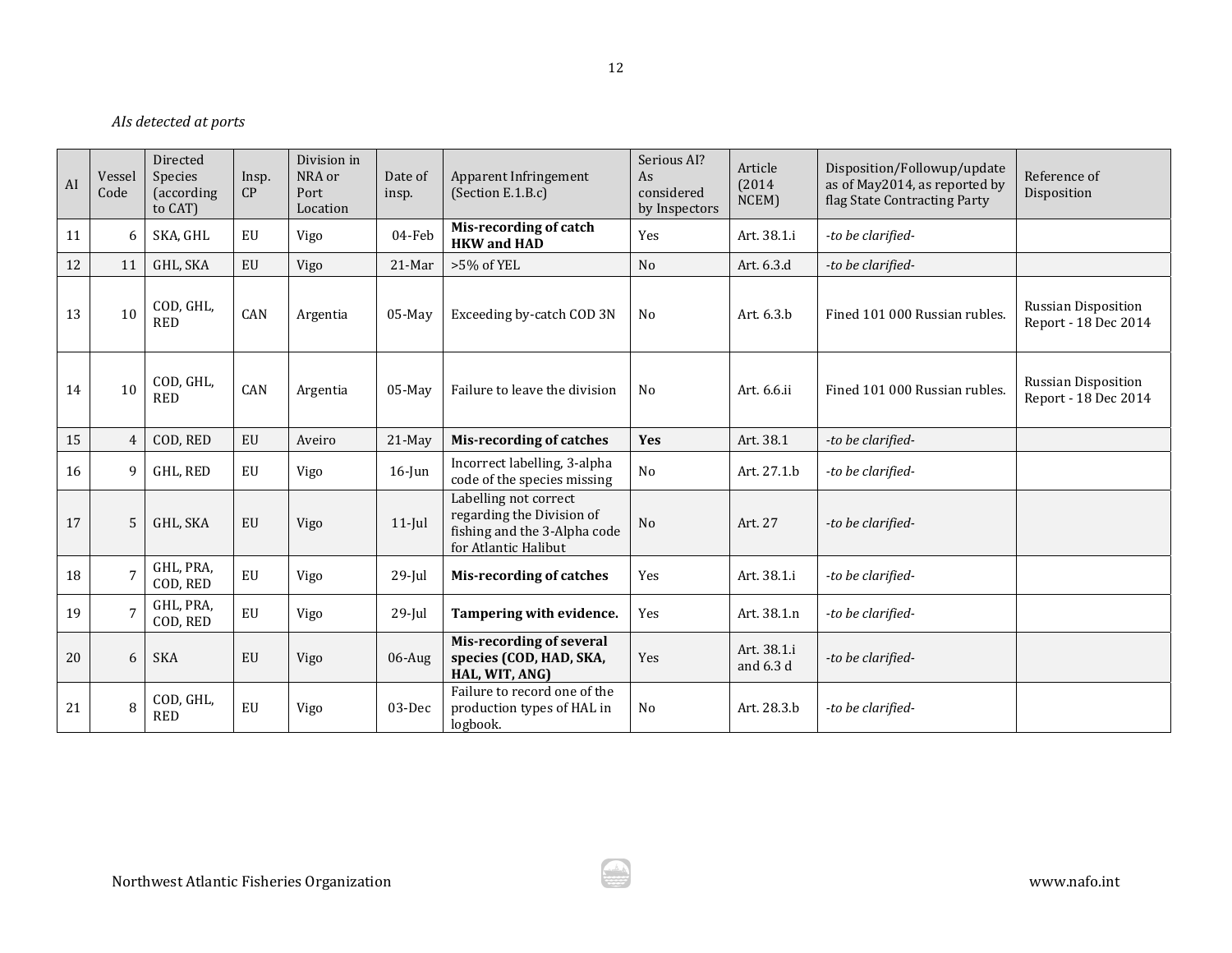|                                                 | 2004                                         | 2005                                  | 2006                                  | 2007                                         | 2008                    | 2009                                  | 2010      | 2011                           | 2012                    | 2013                           | 2014             |
|-------------------------------------------------|----------------------------------------------|---------------------------------------|---------------------------------------|----------------------------------------------|-------------------------|---------------------------------------|-----------|--------------------------------|-------------------------|--------------------------------|------------------|
| <b>Greenland halibut measures</b>               |                                              |                                       |                                       | $\bullet$                                    |                         |                                       |           |                                | $\bullet$               |                                |                  |
| Mis-recording of catches -stowage               |                                              | $\bullet\bullet\bullet\bullet\bullet$ |                                       | $\bullet\bullet\bullet\bullet$               | $\bullet\bullet$        | $\bullet\bullet\bullet\bullet$        | $\bullet$ | $\bullet\bullet\bullet\bullet$ | $\bullet$               |                                | $\bullet\bullet$ |
| <b>Product labelling</b>                        | $\bullet$                                    |                                       |                                       |                                              | $\bullet\bullet$        | $\bullet$                             |           | $\bullet$                      |                         |                                |                  |
| Vessel requirements - capacity plans            | $\bullet\bullet\bullet$                      | $\bullet\bullet$                      | $\bullet$                             | $\bullet\bullet\bullet\bullet\bullet\bullet$ | $\bullet\bullet\bullet$ | $\bullet\bullet\bullet\bullet\bullet$ | $\bullet$ | $\bullet$                      | $\bullet\bullet\bullet$ | $\bullet\bullet\bullet\bullet$ | $\bullet$        |
| <b>Bycatch - move-away</b>                      |                                              |                                       |                                       |                                              |                         |                                       |           |                                |                         | $\bullet$                      | $\bullet$        |
|                                                 |                                              |                                       |                                       |                                              |                         |                                       |           |                                |                         |                                |                  |
| <b>Bycatch - retaining 3m Redfish</b>           |                                              |                                       |                                       |                                              |                         |                                       |           |                                |                         |                                |                  |
| <b>By-catch requirements</b>                    | $\bullet\bullet\bullet\bullet$               | $\bullet\bullet\bullet\bullet\bullet$ | $\bullet\bullet\bullet\bullet$        | $\bullet\bullet\bullet$                      | $\bullet$               | $\bullet$                             |           | $\bullet$                      |                         | $\bullet$                      | $\bullet$        |
| <b>Catch communication violations</b>           |                                              |                                       | $\bullet$                             | $\bullet\bullet\bullet\bullet$               |                         |                                       |           |                                |                         |                                |                  |
| <b>Fishing without authorization</b>            | $\bullet\bullet$                             | $\bullet$                             |                                       |                                              |                         |                                       |           |                                |                         |                                |                  |
| Gear requirements - illegal attachments         | $\bullet$                                    | $\bullet\bullet\bullet$               | $\bullet\bullet\bullet\bullet\bullet$ | $\bullet\bullet$                             |                         |                                       | $\bullet$ |                                |                         |                                |                  |
| Gear requirements - mesh size                   | $\bullet\bullet\bullet\bullet\bullet\bullet$ | $\bullet\bullet\bullet\bullet$        | $\bullet$                             |                                              |                         | $\bullet$                             | $\bullet$ | $\bullet$                      |                         |                                | $\bullet$        |
| <b>Inspection protocol</b>                      | $\bullet\,\bullet$                           | $\bullet\bullet\bullet\bullet\bullet$ | $\bullet$                             |                                              |                         | $\bullet\bullet\bullet$               |           |                                | $\bullet$               | $\bullet$                      |                  |
| Mis-recording of catches - inaccurate recording |                                              |                                       |                                       |                                              | $\bullet$               |                                       | $\bullet$ |                                | $\bullet\bullet$        | $\bullet\bullet\bullet$        |                  |
|                                                 |                                              |                                       | $\bullet\bullet\bullet$               | .                                            |                         |                                       |           |                                |                         |                                | $\bullet$        |
| <b>Observer requirements</b>                    | $\bullet$                                    | $\bullet$                             |                                       |                                              |                         |                                       |           |                                |                         |                                | $\bullet$        |
| Quota requirements                              | $\bullet$                                    |                                       | $\bullet$                             |                                              |                         |                                       |           |                                | $\bullet\,\bullet$      |                                |                  |
| <b>VMS requirements</b>                         | $\bullet\,\bullet$                           | $\bullet$                             |                                       |                                              |                         |                                       |           |                                | $\bullet$               |                                | $\bullet$        |
| <b>Falsification of documents</b>               |                                              |                                       |                                       |                                              |                         |                                       |           |                                |                         | $\bullet$                      |                  |
| <b>Evidence tampering</b>                       |                                              |                                       |                                       |                                              |                         |                                       |           |                                | $\bullet$               | $\bullet$                      | $\bullet$        |

Figure 9. Frequency of AI cases detected by NAFO at-sea and port inspectors in 2004 -2014 (black and blue dots represent AIs issued at sea and at port, *respectively).*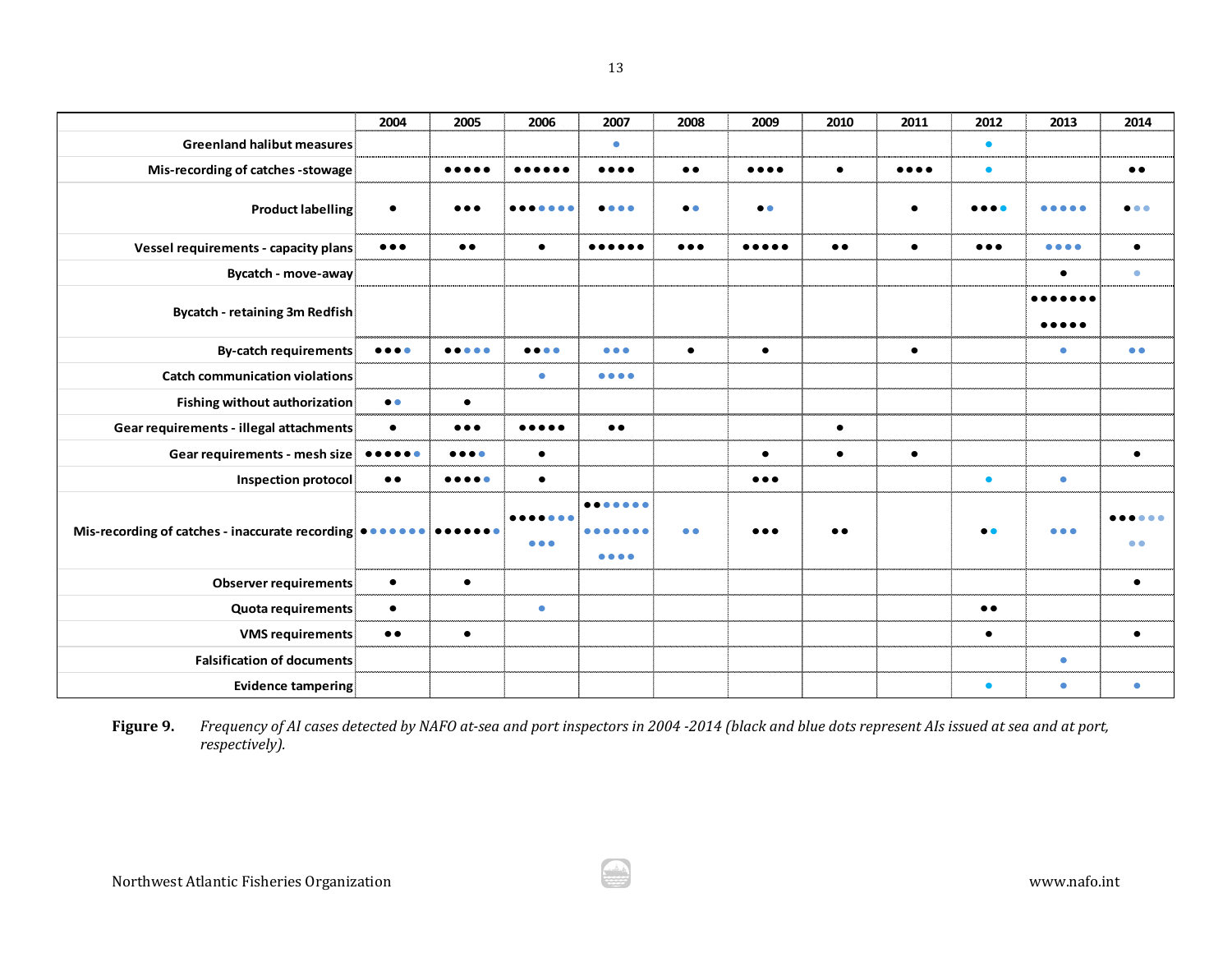## **4. Reporting obligations by NAFO Contracting Parties and Observers**

The NCEM obliges vessels and Contracting Parties to provide reports on their activity within a determined time frame. The completeness and regular delivery of those reports in time are of key importance to evaluating overall compliance. In evaluating the completeness, reports were examined to determine which fishing trips were covered by the reports. Each fishing trip must have Vessel Transmitted Information and Observer reports; vessels landing Greenland halibut must have port inspection reports. The percentage coverage is computed as a ratio of fishing days accounted for by the reports and total fishing days effort in the NRA. Less than 100% coverage suggests that there were missing reports that should have been received by the Secretariat.

# *Vessel Transmitted Information (VTI) – Catch‐on‐Entry (COE), Catch‐on Exit (COX), Daily catch reports (CAT)*

The FMCs of flag States are responsible in transmitting the VTI reports to the Secretariat (see also section *Activity* and *Catch Reporting*). The COE and COX are transmitted signifying the start and end of a fishing trip. A 100% coverage would mean that all expected COEs are paired up with all expected COXs. For the purpose of evaluating the coverage, a trip with a missing COE or COX would not account for the number of days of a fishing trip in the NRA.

In Table 6, the number of COE, COX, and CAT, as well as of the fishing trips and fishing effort-day in the NRA, is presented. Ideally, the number of COE and COX should correspond to the number of fishing trips. The higher-than-expected numbers suggest that duplicates and erroneous reports are occasionally sent. The VMS-VTI system features a cancel report (CAN) which allow vessels and FMCs to withdraw or correct previously sent VTI report but this feature is not widely used. Nonetheless, all identified fishing trips had the corresponding COE and COX report, representing 100% coverage (see also Fig. 9).

| Number of fishing trips identified      | 140  |
|-----------------------------------------|------|
| Days Present in the Regulatory Area     | 4822 |
| Number of Daily Catch Reports (CATs)    | 4975 |
| Number of Catch on Entry Reports (COEs) | 172  |
| Number of Catch on Exit Reports (COXs)  |      |

| Table 6. |  | Fishing effort and VTI statistics in the NRA, 2014. |  |
|----------|--|-----------------------------------------------------|--|
|          |  |                                                     |  |

In total 4975 CATs were received, more than the total effort of 4822 vessel days. This indicates that vessels which fished in two or more Divisions in a day transmitted multiple reports, consistent with the requirement that fishing vessels shall report daily their catches by species and by Divisions. The CAT reports have proven to be useful in monitoring quota uptakes of the Contracting Parties. In long fishing trips, some vessels which visited Canadian ports not to land but to obtain provisions transmitted COEs and COXs. This account for the higher number of COEs and COXs than the fishing trips. 

### *Port inspection reports*

When vessels land their catches, the port inspectors report on the quantity of catches as well as the fishing trip details (see *Port Inspections*). However, a port inspection is not automatically required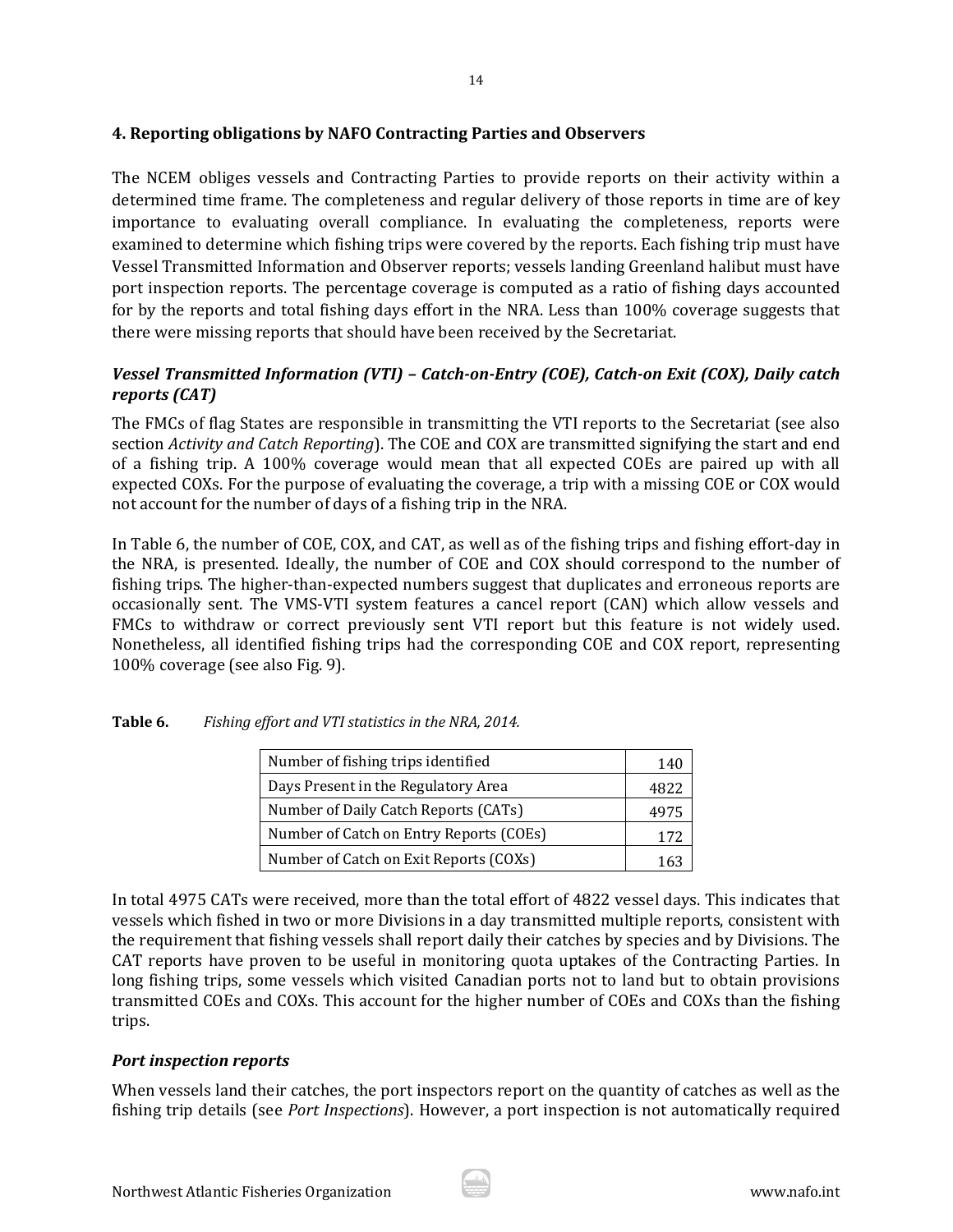for every landing from NAFO fisheries except when the landings include species under a recovery plan such as Greenland halibut (see Art. 43.10).

In evaluating the compliance of port State authorities in conducting inspections, only trips with Greenland halibut onboard were considered. The identification of these trips was done by examining COX reports. Of the 140 fishing trips identified, COXs of 71 fishing trips indicated Greenland halibut on board. Of the 71 fishing trips (3476 days effort), 57 (3099 days effort) have corresponding port inspection reports – an  $89\%$  coverage (see Fig. 9).

### *Observer reports*

Under the "traditional" scheme, vessels are required to have an independent observer on board at all times (i.e. 100% coverage) in every fishing trip (NCEM Art. 30.A). Observers in this scheme are committed to deliver within 30 days after their assignment period their observer report, which contains information on date of fishing trip as well as catch and effort.

Since 2007, Contracting Parties have the option of the electronic reporting scheme. Under this electronic scheme, CPs may allow their vessels in a single year to have observers onboard at least 25% of the time the vessels are on a fishing trip (NCEM Art. 30.B). CPs must give prior notification to the Secretariat of which vessels participate in the electronic scheme. Observers under this scheme are required to report daily the catches and discards (OBR) while the fishing master transmits the daily catch reports (CAT) every trip. The CAT and OBR reports are transmitted through the same technology and communication channels as the VMS. In 2014, three (3) vessels participated under this scheme.

In evaluating compliance of observer reports submission, only reports from vessels under the "traditional" scheme were considered. As in the port inspection reports, percentage coverage was computed as the ratio of the fishing days accounted for by the observers and the total fishing days (of the trips under this scheme) in the NRA. In 2014, the percentage was 80%, i.e. only 3797 out of 4763 days were covered by observer reports (Fig. 10).

Catch information in observer reports may be crosschecked with other data sources (e.g. port inspection reports and CATs). According to NCEM Art. 30.A.2.(c), the observers shall record, among others, the catch, effort, and discard information *for* each haul. The Secretariat has noted a vast improvement in this regard. Whereas there were only 12 out of 79 reports contained haul by haul information in 2013; in 2014, 83 out of 87 observer reports received by the Secretariat contained haul by haul information.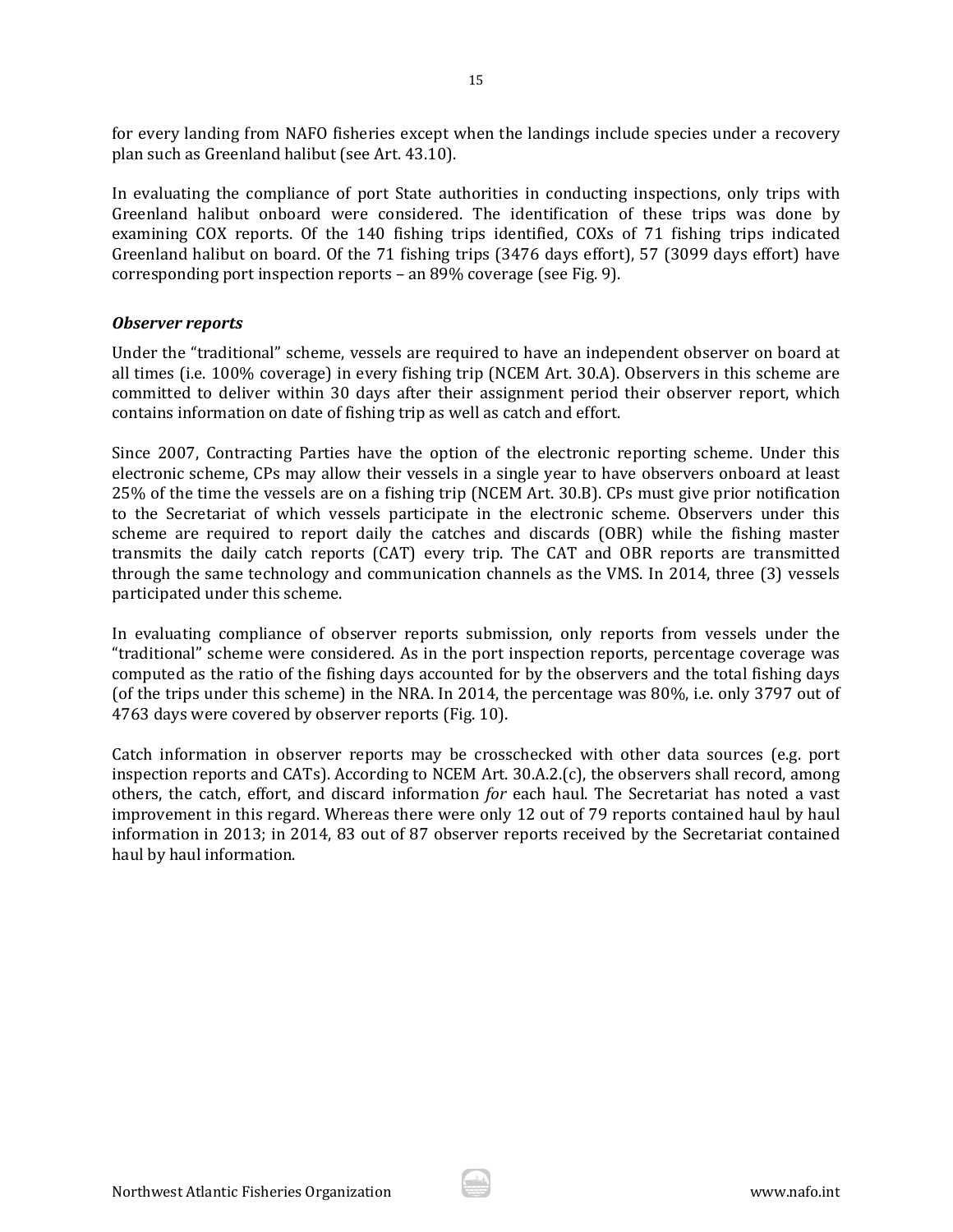

Figure 10. Percentage coverage of fishing effort by VTI (COE-COX Pairs), Port Inspection and Observer *Reports as a measure of compliance to report submission requirements.*

### *Timeliness of submission of reports*

The timeliness of reports submitted to the NAFO Secretariat is an important issue. VMS messages are required to be provided every hour; hail messages at each entry and exit from the NRA as well catch reports on a daily basis; observers and at-sea inspection reports are expected to be submitted within 30 days and port inspection reports (PSC3 forms) should be sent to the Executive Secretary "without delay." For the purpose of timeliness analysis, PSC 3 forms, as well as at-sea inspection reports received more than 30 days after the date of inspection were considered late. VMS and VTI messages were not included in the timeliness analysis as they are received practically in real time through satellite technology.

Figure 11 shows the timeliness of submission of at sea inspection, observer and port inspection reports. Less than half of the number of observer reports was received on time (22%). Timeliness in the submission of at-sea and port inspection reports was  $94\%$  and  $48\%$ , respectively.

At-sea and port inspection reports containing citations of infringements were always transmitted to the Secretariat without delay.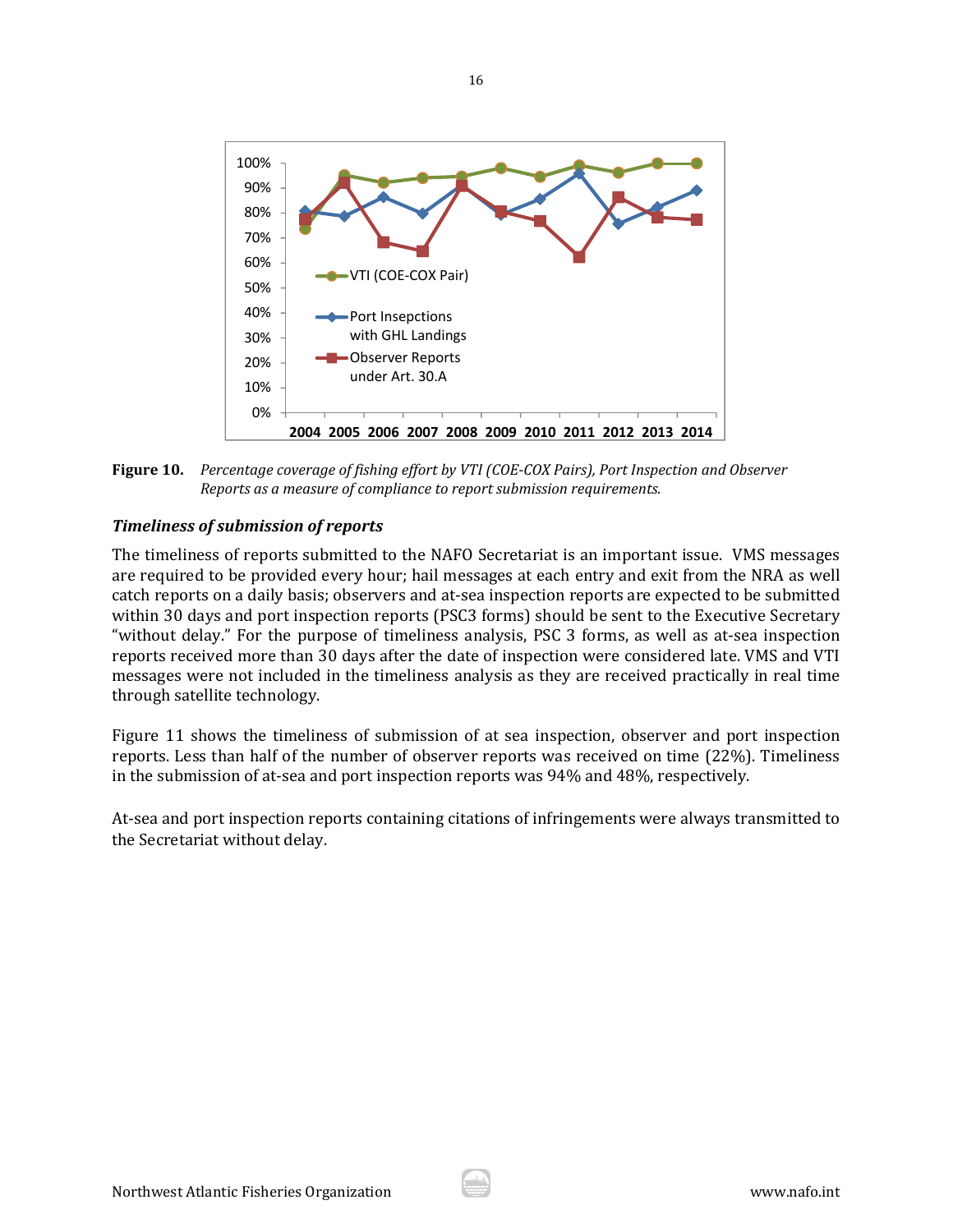

Figure 11. Timeliness of submission of reports. Reports received 30 days after assignment or inspection are *considered late.*

### **5. Follow‐up to infringements**

NCEM Art. 39 spells out obligations of a flag State Contracting Party that has been notified of an infringement. It includes taking immediate judicial or administrative action in conformity with their national legislations and ensuring that sanctions applicable in respect of infringements are adequate in severity. In 2014, five (5) citations were issued by at-sea-inspectors. Of the 5 citations, 1 contained a single AI, 2 citations contained 2 AIs, and 1 citation contained 3 AIs. In all 10 AIs were detected by at-sea inspectors. The nature of the AI range from a non-serious case of expired capacity plans to a serious AI involving mesh size or illegal attachments to gears (See Table 5 for details). 

In compliance with NCEM Art. 40, the status of each AI case must be reported to the Secretariat annually until the case is resolved. The follow-up actions on AIs detected in 2014 are presented in Table 5. During the review of the follow-up actions by CPs at the STACTIC Intersessional Meeting in May 2014, procedural questions arose with regards to dealing with AIs issued at ports. For example, some port AI citations might have been a violation of domestic port measures rather than an infringement of the NAFO regulations. At the STACTIC Intersessional Meeting in May 2015, questions arose as the provisions in the NCEM are not clear on the reporting obligations of the flag States concerning follow-up actions on vessels issued with AI at port.

It must be noted that legal resolution of AIs may take more than a year. In Table 7, a summary of the status of AI cases in the last five years and their resolution are presented. Pending clarification on follow-up of AIs detected at ports, the statistics for the year 2013 and 2014 includes only AIs detected at sea.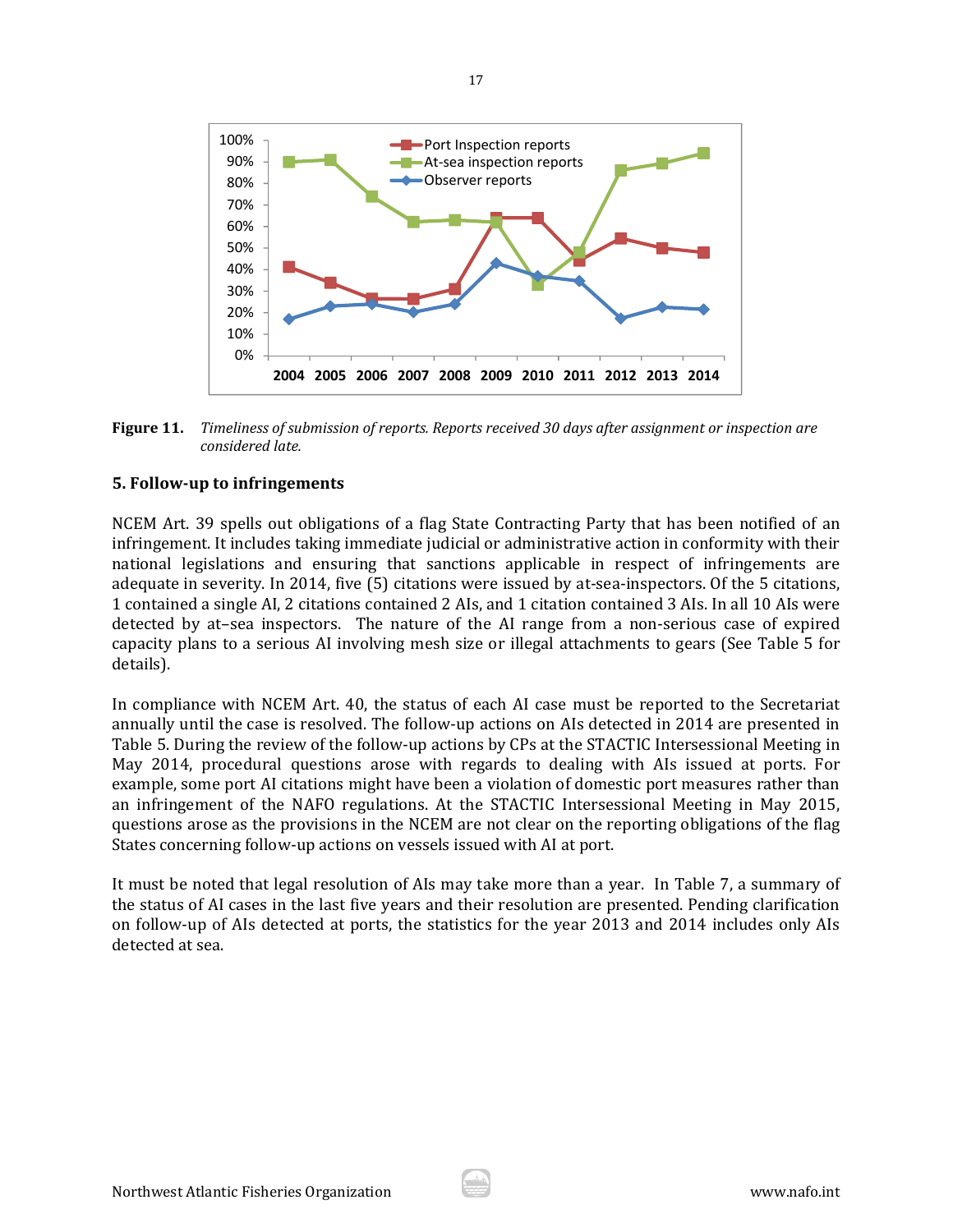**Table 7.** Legal resolution of citations against vessels fishing in the NAFO Regulatory Area by year in which the citations were issued (as of August 2015). A citation is an inspection report (from at-sea or port *inspectors) that lists one or more infringements. Inspections carried out for confirming a previous citation are not included. For years 2013 and 2014, only citations at sea are included pending procedural clarifications regarding citations issued by port authorities.* 

|              | Number of                               |               | <b>Resolved cases</b> |                  |  |  |
|--------------|-----------------------------------------|---------------|-----------------------|------------------|--|--|
| Year         | <b>Reports</b><br>with AI<br>Citation/s | <b>Number</b> | $\frac{0}{0}$         | Pending<br>cases |  |  |
| 2010         |                                         | 7             | 100%                  |                  |  |  |
| 2011         | 8                                       | 8             | 100%                  |                  |  |  |
| 2012         | 11                                      | 10            | 91%                   |                  |  |  |
| 2013         | 13                                      | 13            | 100%                  |                  |  |  |
| 2014         | 5                                       | 3             | 60%                   | 2                |  |  |
| <b>Total</b> | 44                                      | 41            | 81%                   |                  |  |  |

### **6. Trends, Conclusions and Recommendations**

### *General Trends*

- From 2004 to 2008 there has been an observed decline in fishing effort, trend that stabilizing in 2009 with  $\sim$  5000 days of effort since that time. Fishing effort showed a slight increase in 2014 (+ 0.9%) compared with the previous year. Fishing days in the NRA increased from 4779 days in 2013 to 4822 days in 2014. The number of vessels has decreased by 7.8% from 64 vessels in 2013 to 59 vessels in 2014.
- In the 3L shrimp fishery, 2014 only saw 3 vessels operating which is a decrease from 7 vessels in 2013 and the overall fishing effort has reduced a further 64.7% from 190 days in 2013 to just 67 days in 2014.
- The re-emergence of fishing effort for the Pelagic Redfish Fishery (REB) observed in 2012 has continued but on a reduced scale. Comparing the previous two years, vessel numbers operating in this fishery has increased by 25%, with 5 vessels fishing in 2014 compared to 4 in 2013. However, despite an increase in vessel numbers, effort has been reduced by 29.1%, down from 79 days in 2013 to 56 days in 2014.
- Analysis of groundfish activity by water depth shows that about half of all groundfish effort in 2014 was at depths of  $<400$ m. Fishing effort in water depths >greater than  $700$ m continue to decline. This is consistent with a reduced effort for deep water fisheries, such as Greenland halibut. Despite a notable decrease in effort, distribution in the shallower depths  $(0-99 \text{ m})$ , there was no significant change regarding the effort distribution by water depth recorded in 2013.
- A considerable amount of both American plaice and cod was caught in 3N, while in comparison a lesser amount of cod was caught in 30. Both species are under moratoria. Existing analysis did not indicate whether the bycatch of either stocks exceeded existing bycatch limits outlined in Article 6.3. Additional analysis should be developed for the 2015 compliance report to ensure that bycatch is held within existing limits and does not compromise efforts to rebuild these stocks.

### *Compliance by Fishing Vessels*

• Based on CAT reports the total catches reported by regulated and non-regulated species can be used to identify fishing trends.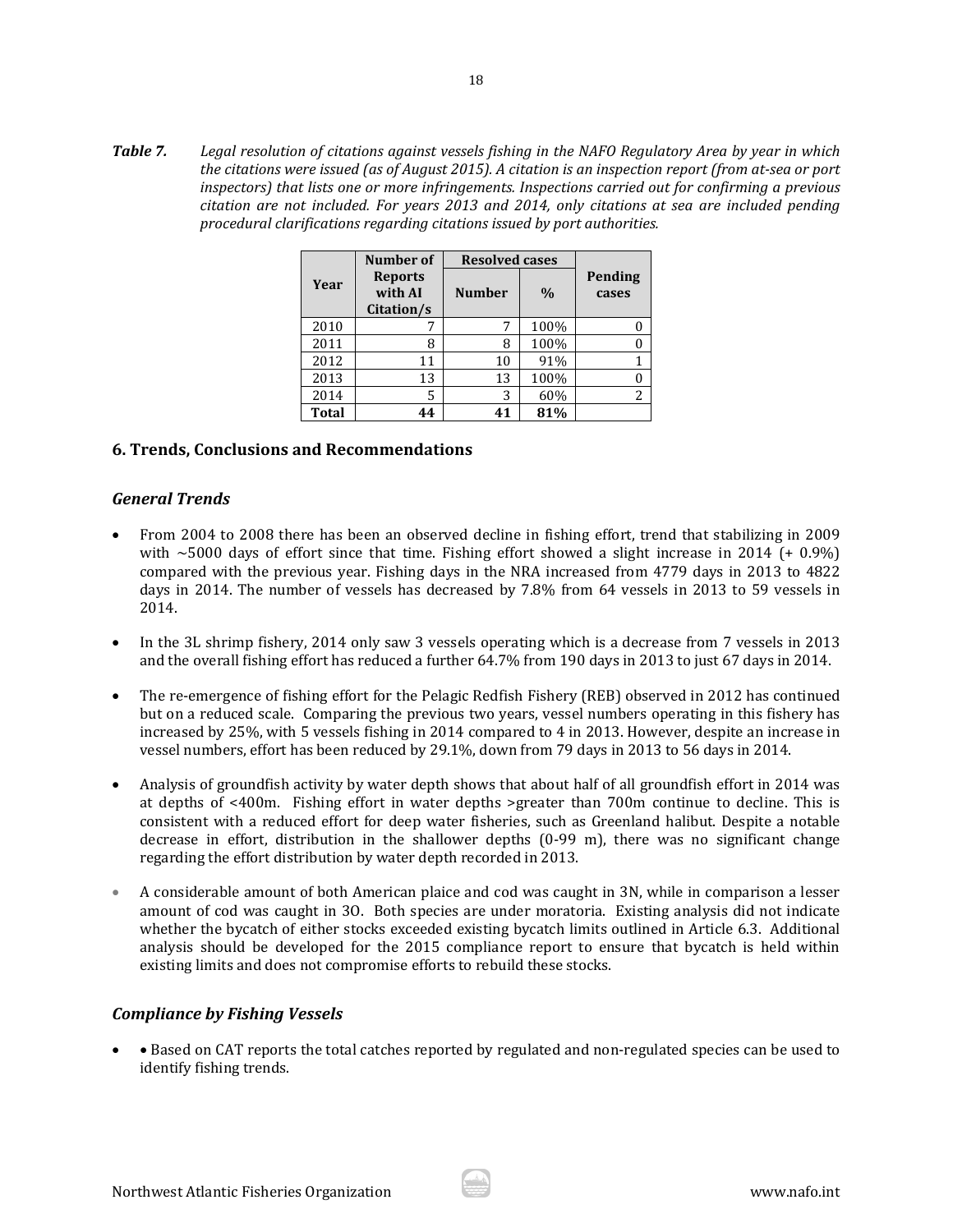- Table 2 of the Compliance Review indicates that PRA were reported without an associated NAFO division in daily catch (CAT) reports submitted by vessel masters. This is a big improvement on 2013 when catches for 8 regulated and unregulated species were recorded. However, it remains that Contracting Parties should ensure that vessel masters are accurately reporting catch of each species by NAFO division in their daily CAT reports.
- Based on VTI reports for 2014, 3M redfish TAC (6500 t) continues to be exceeded, in 2014 by 4%. On 8<sup>th</sup> July 2014, a 100% TAC uptake notification was sent effective  $10<sup>th</sup>$  July. By the closure date, and based on VTI reports, the redfish TAC was exceeded by  $4\%$  (260 t), this was a significant improvement over 2013, where the TAC was exceeded by  $16\%$  (1040 t). However, given that the TAC continues to be exceeded, the Secretariat should consider whether catch projection protocols should include more precautious (i.e., higher) catch rates when projecting future closure dates.
- Based on 2014 VMS and VTI data, the 3M shrimp fishery moratorium is being respected
- Based on water depth, 3L shrimp fishing vessels continues to comply with a ban of fishing in depths less than 200m.
- Based on VMS reports for 2014, closed areas are being respected.
- Shark species taken in NAFO fisheries are not associated with shark finning practices, and there has never been an incident of shark fining observed in the NRA.
- Reporting of shark captures by species became a requirement in 2012. However about 50% (70% in 2013) of all shark catches were reported as non-specified dogfishes. While this is an improvement in the amount of sharks identified by species compared to 2013, species identification should be improved. Contracting Parties should explore ways to improve species identification of shark species, as required in the CEM.

### *Inspections and Apparent Infringements*

- The number of sea inspections has declined from 169 in 2013 to 135 in 2014 and the corresponding inspection rate has decreased slightly from 3.5% in 2013 to 2.8% in 2014.
- In 2014, 98 port inspection reports were received by the secretariat, 97 of which were associated with landings of groundfish species. Port inspections remain high due to the species subject to 100 percent inspection coverage such as Greenland halibut, which is subject to a rebuilding plan. However despite achieving improvements on the previous year, 2014 data indicates that 100 percent coverage is still not being met. This will require additional investigation. CPs should investigate why it appears the inspection rate for vessels landing Greenland halibut is only 89% (57 of 71 trips).
- For species being landed which are not subject to a recovery plan, the minimum port inspection coverage rate is 15% as required by NAFO CEM Article 43.10. The coverage rate achieved is considerably higher than this 15% requirement, due in large part to the fact that many Port States are reporting on inspections of their own vessels.
- In 2014, 12 Apparent Infringements (AI's) were detected at sea. Of these 10 were associated with violations of the NAFO CEM relating to fishing logbook, CAT reports, mesh size and attachments, stowage plans and labelling. A further 2 were considered as serious AI's in accordance with NAFO CEM Article 38 and were attributed to committing an infringement without an observer and failure to communicate messages.
- In 2014, 11 Apparent Infringements were detected in port, with the majority  $(45%)$  associated with misreporting. In 2013, the majority  $(50%)$  of AIs in port were associated with product labelling and